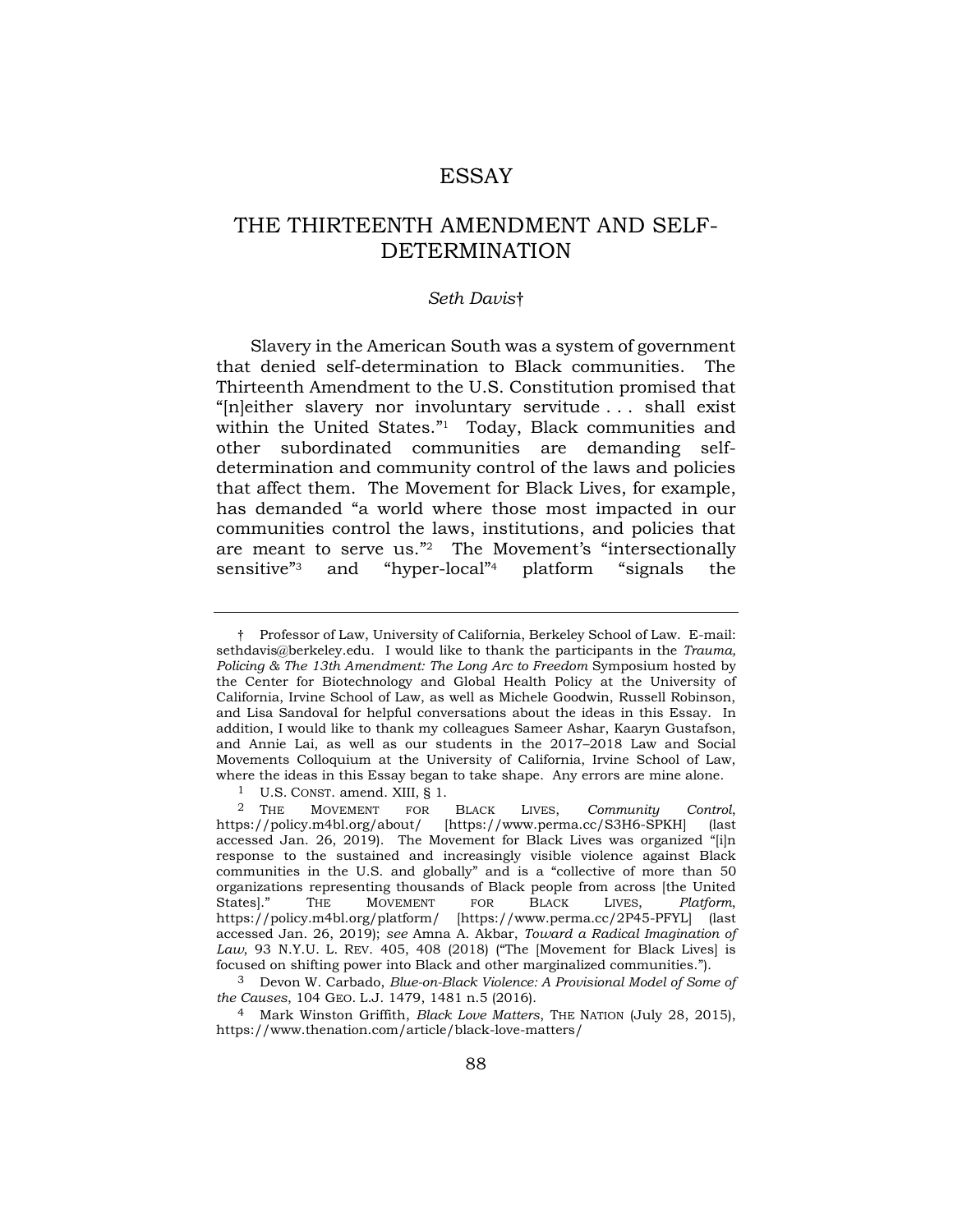revitalization of alternative forms of participatory democracy" 5 that entail not simply rights or votes, but also powers to decide.

This Essay considers whether the Thirteenth Amendment might support or reflect this type of demand for collective selfdetermination. The Supreme Court has read the Thirteenth Amendment to the U.S. Constitution to abolish chattel slavery and other forms of compulsory labor that deny an individual right to liberty. <sup>6</sup> It has further held that Section 2 of the Amendment authorizes Congress to legislate to eliminate the "badges and incidents of slavery," <sup>7</sup> which includes the authority to protect the right to buy and sell property against racial discrimination.8 Whether the Thirteenth Amendment goes further still to protect collective self-determination is an open question.

My aim in this Essay is to explore a story of racial equality that connects demands for community control and collective self-determination with the Thirteenth Amendment's promise to abolish slavery.9 Looking to the Thirteenth Amendment opens up possibilities not envisioned in the canonical *Carolene Products* approach to the Fourteenth Amendment's equal protection guarantee, which focuses upon judicial protection of the rights of "discrete and insular minorities," <sup>10</sup> or, in modern parlance, "suspect" and "quasi-suspect" classes.<sup>11</sup>

<span id="page-1-0"></span>This Essay does not attempt a complete exploration of the questions it raises. Rather, taking criminal justice as its primary example, this Essay sketches the Thirteenth Amendment's potential to support or at least reflect a "demosprudence" <sup>12</sup> of equality and self-determination.

<span id="page-1-1"></span><sup>[</sup>https://www.perma.cc/8JHY-EBF4].

<sup>5</sup> *Cf.* Veryl Pow, *Rebellious Social Movement Lawyering Against Traffic Court Debt*, 64 UCLA L. REV. 1770, 1772 (2017) (discussing Black Lives Matter movements generally); Akbar, *supra* note [2,](#page-0-0) at 407 n.3 (noting that Movement for Black Lives includes chapter-based Black Lives Matter organization).

<sup>6</sup> United States v. Kozminski, 487 U.S. 931, 942–44 (1988).

<sup>7</sup> The Civil Rights Cases, 109 U.S. 3, 20 (1883).

<sup>8</sup> *See* Jones v. Alfred H. Mayer Co., 392 U.S. 409, 412, 421–22 (1968) (holding that Congress had constitutional authority to enact 42 U.S.C. § 1982, which provides that "[a]ll citizens of the United States shall have the same right, in every State and Territory, as is enjoyed by white citizens thereof to inherit, purchase, lease, sell, hold, and convey real and personal property").

<sup>9</sup> U.S. CONST. amend. XIII, § 1.

<sup>10</sup> United States v. Carolene Prods. Co., 304 U.S. 144, 152 n.4 (1938).

<sup>11</sup> Russell K. Robinson, *Unequal Protection*, 68 STAN. L. REV. 151, 164 n.89 (2016) ("Rather than refer to discrete and insular minorities, the Court now speaks of 'suspect' or 'quasi-suspect' classes.").

<sup>12</sup> Lani Guinier & Gerald Torres, *Changing the Wind: Notes Toward A*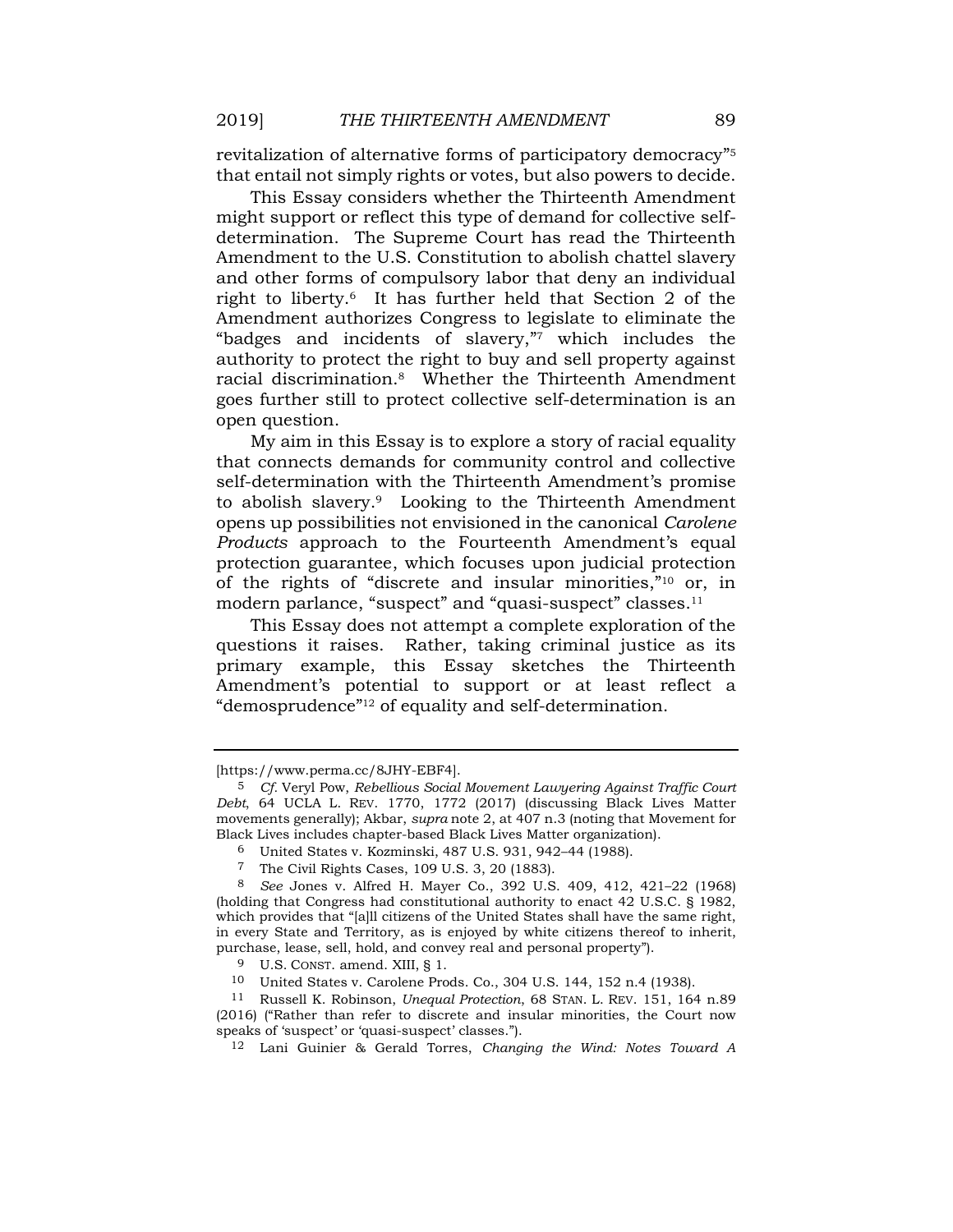The following three Parts consider the possibility of—and some challenges to—this interpretation of the Thirteenth Amendment.<sup>13</sup> Part I discusses community control and collective self-determination as components of demands for racial equality. Part II connects this type of demand with the Thirteenth Amendment. Part III draws upon Kimberlé Crenshaw's work on intersectionality<sup>14</sup> and Angela Harris's work on essentialism<sup>15</sup> to identify some of the ways in which a Thirteenth Amendment analysis might take the complexities of collective self-determination into account by making visible myriad forms of domination.<sup>16</sup>

This Essay is concerned with *communities* in particular places and spaces rather than a singular *community*. It takes as a premise that the relationships among race, community, and identity are complex.17 Regina Austin has argued that a

14 *See* Kimberlé Crenshaw, *Mapping the Margins: Intersectionality, Identity Politics, and Violence Against Women of Color*, 43 STAN. L. REV. 1241, 1242 (1991) [hereinafter Crenshaw, *Margins*]; Kimberlé Crenshaw, *Demarginalizing the Intersection of Race and Sex: A Black Feminist Critique of Antidiscrimination Doctrine, Feminist Theory and Antiracist Politics*, 1989 U. CHI. LEGAL F. 139, 140.

15 *See* Angela P. Harris, *Race and Essentialism in Feminist Legal Theory*, 42 STAN. L. REV. 581, 585 (1990).

16 *Cf.* ALEXANDER TSESIS, THE THIRTEENTH AMENDMENT AND AMERICAN FREEDOM: A LEGAL HISTORY 108 (2004) ("The Thirteenth Amendment provides Congress with the power to end any private or state-sponsored domination that prevents individuals from participating in civil society as rational, autonomous agents."); Jack M. Balkin & Sanford Levinson, *The Dangerous Thirteenth Amendment*, 112 COLUM. L. REV. 1459, 1470 (2012) (arguing that Thirteenth Amendment has been neglected because taking it seriously might mean "embarking on the project of ending domination in social life"); Rebecca E. Zietlow, *Free at Last! Anti-Subordination and The Thirteenth Amendment*, 90 B.U. L. REV. 255, 268 (2010) (developing vision of Thirteenth Amendment that "takes into account the fact that racial, gender, and economic subordination are interconnected").

17 Race, as Ian Haney López has argued, "is in fact closely tied to the construction of personal identities and communities," but is nevertheless distinguishable from specific communities, "often geographically defined," that are based upon shared experiences and "can serve as mediums linking race to

*Demosprudence of Law and Social Movements*, 123 YALE L.J. 2740, 2749 (2014) ("Whereas jurisprudence examines the extent to which the rights of 'discrete and insular' minorities are protected by judges interpreting ordinary legal and constitutional doctrine, demosprudence explores the ways that political, economic, or social minorities cannot simply rely on judicial decisions as the solution to their problems.")(footnote omitted).

<sup>13</sup> The italicized reference is to Ava DuVernay's *13th*, a documentary that explores the Thirteenth Amendment's fraught relationship with mass incarceration in light of the Amendment's Exception Clause, which permits slavery or involuntary servitude "as a punishment for crime whereof the party shall have been duly convicted." U.S. CONST. amend. XIII, § 2. *See* 13TH, Directed by Ava DuVernay (Netflix 2016), <https://www.netflix.com/watch/80091741> [https://perma.cc/55NR-35L7]; *infra* Part III (discussing the Exceptions Clause).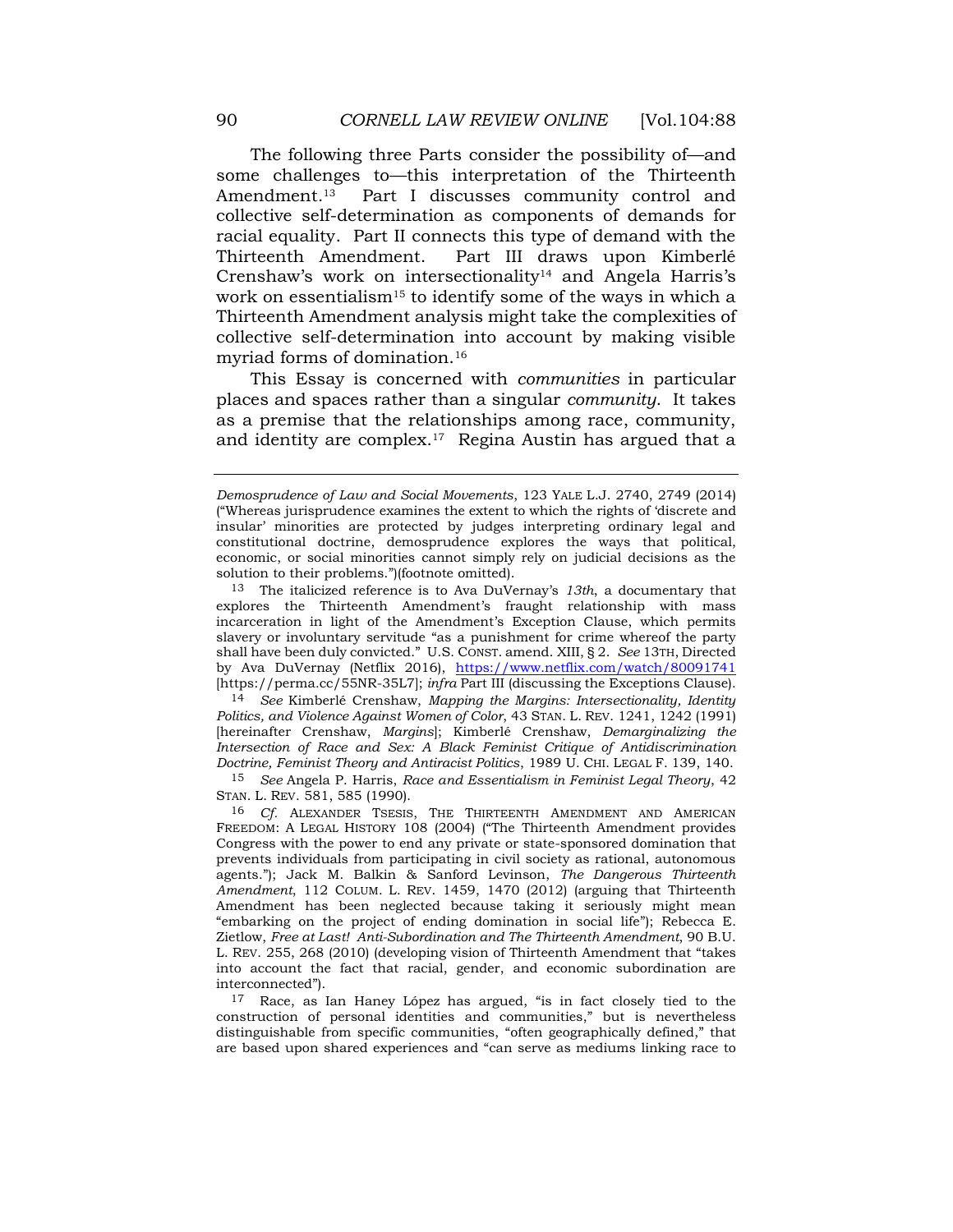singular "'black community' . . . is more of an idea, or an ideal, than a reality," while nevertheless seeking to revitalize the ideal of community as part of a pursuit of freedom for "real black communities." <sup>18</sup> Thus, while Parts I and II explore an idea of collective self-determination for communities, Part III acknowledges how this idea can make invisible "those at the margins" of communities.<sup>19</sup>

<span id="page-3-0"></span>I

# SELF-DETERMINATION AND RACIAL EQUALITY

Slavery in the American South denied individual selfdetermination to Black slaves and collective self-determination to Black communities. Today, Black communities continue to fight for a democratic system of government in which they have a say over the economies, healthcare systems, police, and schools that are supposed to serve them. These claims for collective self-determination are claims for racial equality, even if they do not conform to canonical conceptions of equal protection law. And this sort of claim may find support in the Thirteenth Amendment, or so this Essay will argue.

This Essay uses "collective self-determination" in a capacious sense to refer to claims of "social right theoretically distinct from . . . individual rights of personal autonomy" 20 that are aimed at empowering communities *as communities* to participate in, if not control, lawmaking and policymaking meant to serve them. Not all claims to collective selfdetermination receive recognition as legal rights, nor do they all entail the same histories, values, and concerns.21 My focus

identity and back again." Ian F. Haney López, *The Social Construction of Race: Some Observations on Illusion, Fabrication, and Choice*, 29 HARV. C.R.-C.L. L. REV. 1, 54 (1994).

<sup>18</sup> Regina Austin, *"The Black Community," Its Lawbreakers, and a Politics of Identification*, 65 S. CAL. L. REV. 1769, 1769, 1817 (1992).

<sup>19</sup> *See* Robinson, *supra* note [11,](#page-1-0) at 211 (looking to "insights of intersectionality" in order "to make visible those at the margins of racial and sexual minority communities").

<sup>20</sup> Robert Post, *Equality and Autonomy in First Amendment Jurisprudence*, 95 MICH. L. REV. 1517, 1520 (1997) (reviewing OWEN FISS, LIBERALSIM DIVIDED: FREEDOM OF SPEECH AND THE MANY USES OF STATE POWER (1996)).

<sup>21</sup> International law, for example, has recognized rights to collective selfdetermination, which can take the form of the external self-determination of national groups or the form of internal self-determination of peoples within a particular state. *See* G.A. Res. 1514 (XV), ¶ 2, U.N. GAOR, 15th Sess., Supp. No. 16, at 66, 67, U.N. Doc. A/4684 (1960), https://www.un.org/en/decolonization/declaration.shtml

<sup>[</sup>https://www.perma.cc/CM4W-FDQG] (recognizing right of nations to "freely determine their political status and freely pursue their economic, social and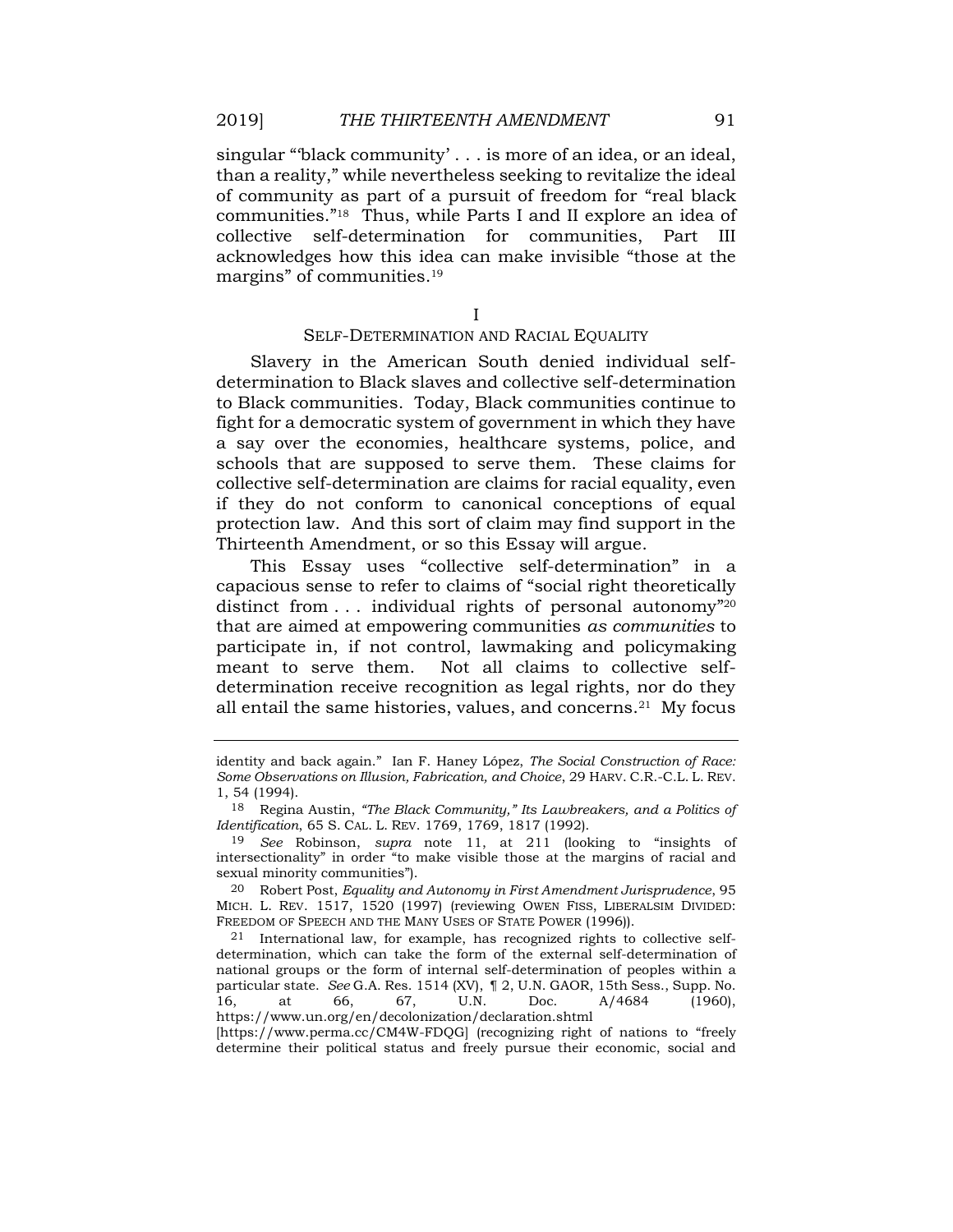is on connecting claims for community control and collective self-determination in matters of local criminal justice and policing with the constitutional protections of the Thirteenth Amendment.<sup>22</sup>

<span id="page-4-0"></span>Recent demands for criminal justice reform in the United States have connected racial equality on the one hand with community control of policing on the other. Consider, for example, the platform of the Movement for Black Lives, a

[https://www.perma.cc/DV3C-4R5R] (recognizing right of Indigenous Peoples "to autonomy or self-government in matters relating to their internal and local affairs"); EVAN J. CRIDDLE & EVAN FOX-DECENT, FIDUCIARIES OF HUMANITY: HOW INTERNATIONAL LAW CONSTITUTES AUTHORITY 60–61 (2016) (contrasting external self-determination with internal self-determination under international law). As Henry Richardson has explained, there are longstanding traditions of political and legal thought that connect self-determination under international law with racial equality for Black Americans. *See* HENRY J. RICHARDSON III, THE ORIGINS OF AFRICAN-AMERICAN INTERESTS IN INTERNATIONAL LAW (2008); *see also* Natsu Taylor Saito, *All Peoples Have a Right to Self-Determination: Henry J. Richardson III's Liberatory Perspective on Racial Justice*, 31 TEMP. INT'L & COMP. L.J. 69, 70 (2017) (discussing Richardson's "situating of Black freedom struggles in the historical context of colonialism and his insistence that African Americans and other peoples 'encapsulated' within extant states have an internationally recognized right to self-determination")(footnote omitted); Aziz Rana, *Colonialism and Constitutional Memory*, 5 UC IRVINE L. REV. 263, 281 (2015) (discussing "longstanding black tradition of conceiving black identity in international rather than purely domestic terms"); Henry J. Richardson III, *The Gulf Crisis and African-American Interests Under International Law*, 87 AM. J. INT'L L. 42, 48 (1993) (arguing that Black Americans have "rights to self-determination [under international law], though those rights may not encompass the fullest extent of that doctrine"). This Essay's argument, by contrast, is focused not upon international law, but instead upon what the Thirteenth Amendment's prohibition upon slavery might mean for the governance of criminal justice and policing. For a recent argument that grounds Black community control over policing in international human rights law, see M Adams & Max Rameau, *Black Community Control Over Police*, 2016 WIS. L. REV. 515, 518–19.

22 My argument is consistent with scholarship that has traced the problems of contemporary police violence and mass incarceration to their historical roots in American slavery. *See, e.g.*, MICHELLE ALEXANDER, THE NEW JIM CROW: MASS INCARCERATION IN THE AGE OF COLORBLINDNESS (2012) (discussing the use of mass incarceration as a tool to deny civil rights to Black Americans); Devon W. Carbado & L. Song Richardson, *The Black Police: Policing Our Own*, 131 HARV. L. REV. 1979, 2024 (2018) (reviewing JAMES FORMAN, JR., LOCKING UP OUR OWN: CRIME AND PUNISHMENT IN BLACK AMERICA (2017)) (describing racial profiling and police violence against Black Americans as "a problem whose history is rooted in perhaps the most pernicious system of racial inequality — slavery"). It aims to contribute to that conversation by connecting the debates around democratic policing and governance of the police with the history of slavery as a police institution and interpretations of the Thirteenth Amendment that look to republican conceptions of slavery as arbitrary domination.

cultural development"); G.A. Res. 61/295, United Nations Declaration on the Rights of Indigenous Peoples, art. 4 (Sept. 13, 2007), https://www.un.org/development/desa/indigenouspeoples/wp-

content/uploads/sites/19/2018/11/UNDRIP\_E\_web.pdf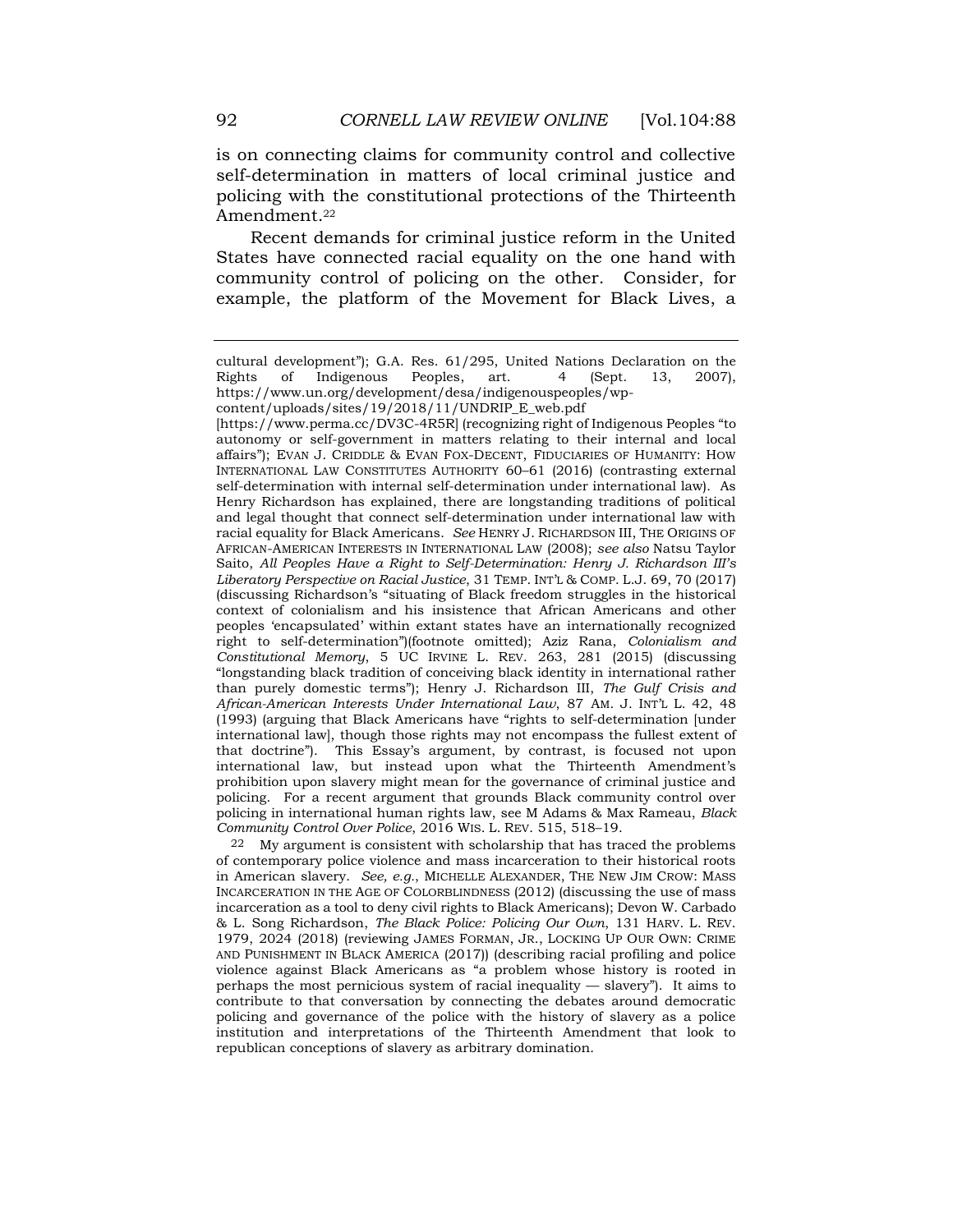collective of organizations across the United States.<sup>23</sup> The Movement grew out of a meeting of 2,000 people in Cleveland in 2015, the year after Darren Wilson, a police offer in the Ferguson Police Department, shot and killed Michael Brown Jr. in Ferguson, Missouri.<sup>24</sup> In the wake of protests and a federal Department of Justice (DOJ) investigation and report, Ferguson became "notorious" for its systemic exploitation of its black residents through "onerous fees, fines, and collection practices." <sup>25</sup> Citing the "bravery of those in Ferguson and across the country," the Movement for Black Lives convened local and national organizations and surveyed communities to develop "a shared vision of the world we want to live in." <sup>26</sup> This shared vision includes "independent Black political power and Black self-determination in all areas of society," which would entail "a remaking of the current U.S. political system in order to create a real democracy where Black people and all marginalized people can effectively exercise full political power." 27

Among the Movement for Black Lives' demands is a "world where those most impacted in our communities control the laws, institutions, and policies that are meant to serve us," including "[d]irect democratic community control of local, state, and federal law enforcement agencies." <sup>28</sup> In recent years, there has been a renewed interest in democracy and policing.<sup>29</sup> Some visions of democratic policing focus upon governing the police through familiar systems of democratic accountability in

28 THE MOVEMENT FOR BLACK LIVES, *Community Control*, *supra* not[e 2.](#page-0-0)

<span id="page-5-0"></span><sup>23</sup> THE MOVEMENT FOR BLACK LIVES, *Platform*, *supra* note [2.](#page-0-0)

<sup>24</sup> Samuel P. Jordan, *Federalism, Democracy, and the Challenge of Ferguson*, 59 ST. LOUIS U. L.J. 1103, 1103 (2015).

<sup>25</sup> Fred O. Smith, Jr., *Abstention in the Time of Ferguson*, 131 HARV. L. REV. 2283, 2285–86 (2018).

<sup>26</sup> THE MOVEMENT FOR BLACK LIVES, *About Us*, *supra* note [2.](#page-0-0)

<sup>27</sup> THE MOVEMENT FOR BLACK LIVES, *Political Power*, *supra* note [2.](#page-0-0)

<sup>29</sup> *See, e.g.*, DAVID ALAN SKLANSKY, DEMOCRACY AND THE POLICE 114–55 (2008) (discussing the impact of community participation on police departments); Jocelyn Simonson, *Democratizing Criminal Justice Through Contestation and Resistance*, 111 NW. U. L. REV. 1609, 1610 (2017) (arguing that "multiple layers of democratic exclusion [in the American criminal justice system] reinforce each other, reproducing and legitimizing an unequal, racialized system of justice"); Barry Friedman & Maria Ponomarenko, *Democratic Policing*, 90 N.Y.U. L. REV. 1827, 1827 (2015) (arguing in favor of requiring prior legislative authorization and public rulemaking for police policies); Janet Moore, *Democracy Enhancement in Criminal Law and Procedure*, 2014 UTAH L. REV. 543, 566 (explaining how a "democracy-enhancing theory of criminal law and procedure" would reform the system through increased participation from "low-income and minority individuals and communities" in policy decisions).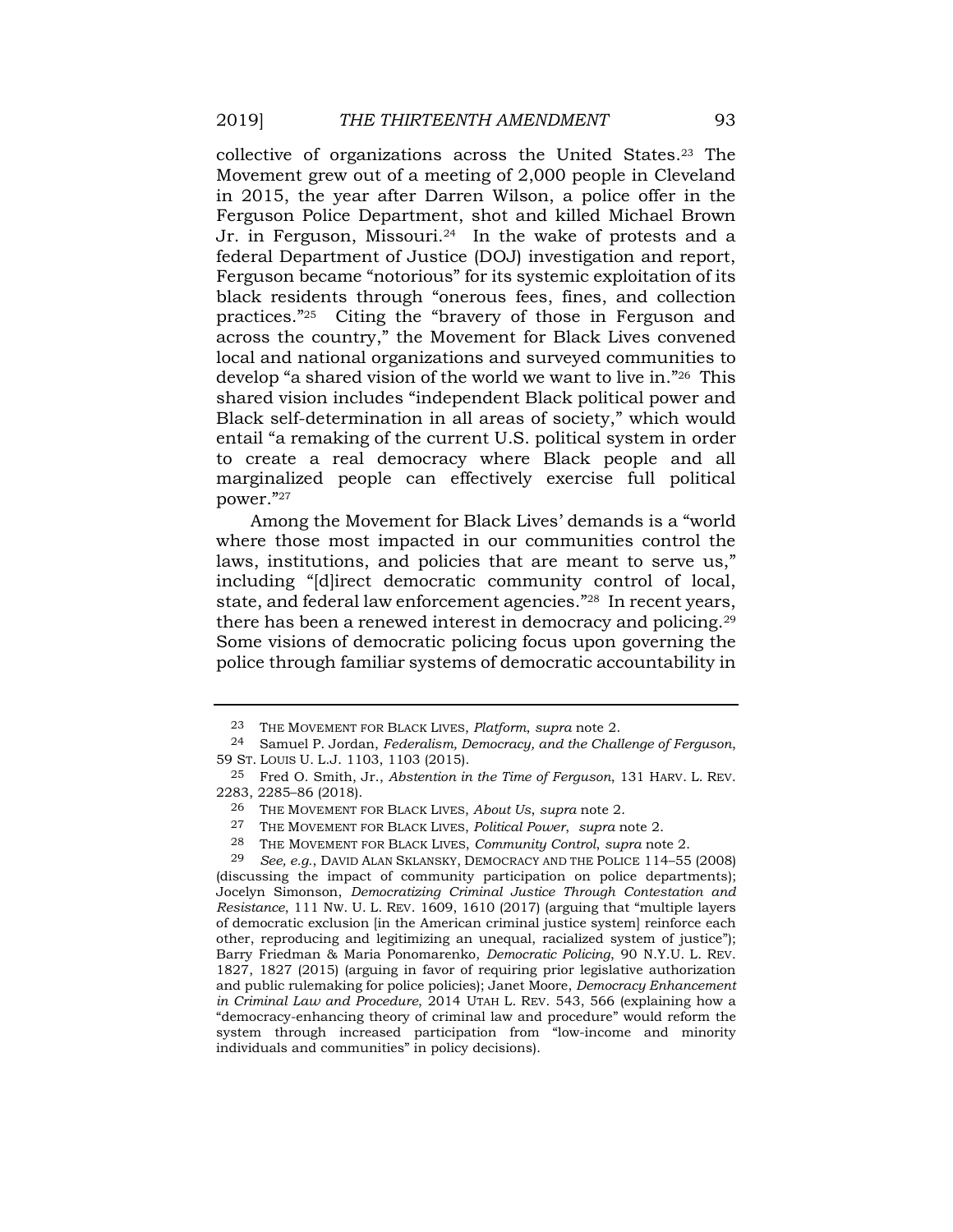America, including specific legislative authorization and public rulemaking.30 Others have emphasized a more agonistic vision of democracy, one in which the state "should facilitate . . . the efforts of disenfranchised groups to participate in criminal justice," including through "community control of local criminal justice policies and priorities." <sup>31</sup> This Essay aims to connect the latter demand to the Thirteenth Amendment's prohibition on slavery.

This demand for community control of policing goes beyond familiar strategies of community policing,<sup>32</sup> including community consultation,<sup>33</sup> or civilian review boards.<sup>34</sup> M Adams and Max Rameau, for example, have argued that democracy demands civilian police control boards, comprised of residents of the police district, that would "identify[] creative and innovative ways in which a community police force can support and advance the interests of the community it serves." <sup>35</sup> Such demands for community control and collective self-determination in matters of criminal justice are contested, of course, not only in particular communities but also in the growing scholarship on democratizing criminal justice.

Policing in Ferguson, Missouri provides an example of the type of racial subordination that might be redressed through empowering communities to control the laws and policies that are meant to serve them. In 2014–2015, the DOJ investigated<sup>36</sup> the Ferguson Police Department pursuant to 34

36 U.S. DEP'T OF JUSTICE, CIVIL RIGHTS DIV., INVESTIGATION OF THE FERGUSON POLICE DEPARTMENT (Mar. 4, 2015), https://www.justice.gov/sites/default/files/opa/press-

releases/attachments/2015/03/04/ferguson\_police\_department\_report.pdf

<span id="page-6-0"></span><sup>30</sup> *See, e.g.*, Friedman & Ponomarenko, *supra* note [29,](#page-5-0) at 1907 (arguing for use of "rulemaking requirements" in order to "force democratic deliberation over police tactics").

<sup>31</sup> Simonson, *supra* note [29,](#page-5-0) at 1622 (footnote omitted).

<sup>32</sup> *See, e.g.*, Tracey L. Meares, *Praying for Community Policing*, 90 CAL. L. REV. 1593, 1593 (2002) ("Community policing is central to any conversation about the role of community in law and criminal justice.").

<sup>33</sup> *See, e.g.*, Charles F. Sabel & William H. Simon, *Destabilization Rights: How Public Law Litigation Succeeds*, 117 HARV. L. REV. 1015, 1047 (2004) ("'Community policing,' in which police devise local crime control strategies in collaboration with neighborhood groups, is now widely promoted.").

<sup>34</sup> *See, e.g.*, Udi Ofer, *Getting It Right: Building Effective Civilian Review Boards to Oversee Police*, 46 SETON HALL L. REV. 1033, 1039 (2016) (noting reasons for "loss of faith in civilian review boards" and arguing for new strategies for "independent civilian oversight"). For discussion of the Movement for Black Lives' departure from familiar strategies for criminal justice reform, see Akbar, *supra* note [2,](#page-0-0) at 433–34.

<sup>35</sup> Adams & Rameau, *supra* note 21, at 538 ("To be perfectly clear, this is not a call for some type of civilian investigative, oversight, or review board.").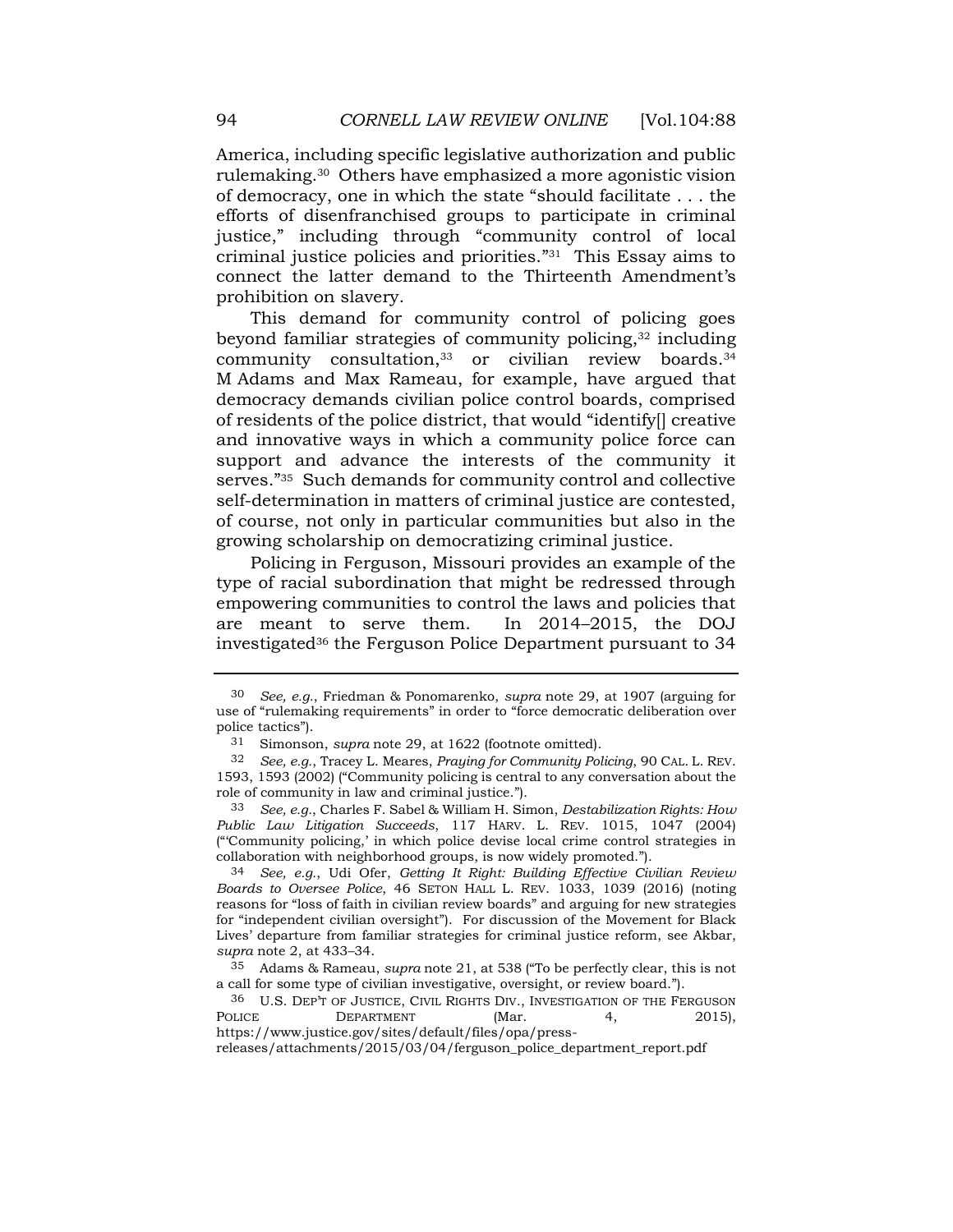U.S.C. § 12601, which authorizes the Attorney General to obtain equitable and declaratory relief to eliminate "a pattern or practice of conduct by law enforcement officers" that violates federal "rights, privileges, or immunities." <sup>37</sup> Enacted in 1994, 34 U.S.C. § 12601 has been a vital vehicle for reforming the structure of law enforcement departments that have engaged in widespread violations of constitutional rights, including in Ferguson.38 The DOJ's report on Ferguson's law enforcement concluded that the City used aggressive and racialized enforcement of the municipal code to generate revenue.<sup>39</sup> Black communities in Ferguson, the report found, are treated "less as constituents" than as "sources of revenue." <sup>40</sup> This pattern of policing, the DOJ concluded, violated the First, Fourth, and Fourteenth Amendments.<sup>41</sup> To redress these wrongs, the DOJ recommended community policing reforms, among others.<sup>42</sup>

Critics of the DOJ's approach to reforming policing under 34 U.S.C. § 12601 have argued that the process does not adequately involve or empower those most affected, including community members. <sup>43</sup> The Movement for Black Lives' vision of "democratic community control" of police goes beyond the DOJ's recommendations in the Ferguson report; for example, it includes a demand that "communities most harmed by destructive policing have the power to hire and fire officers, determine disciplinary action, control budgets and policies, and subpoena relevant agency information." <sup>44</sup> While the Section 12601 process has been a crucial vehicle for reforming local police practices, it is not designed around empowering

<sup>[</sup>https://www.perma.cc/ESN8-GH7S] [hereinafter DOJ Report].

<sup>37</sup> The DOJ's authority under Section 12601 was originally codified at 42 U.S.C. § 14141. The DOJ also cited Title VI and the Safe Streets Act as authority for its investigation. *See* 42 U.S.C. § 2000d (Title VI); 42 U.S.C. § 3789d (Safe Streets Act).

<sup>38</sup> Joshua Chanin, *Evaluating Section 14141: An Empirical Review of Pattern or Practice Police Misconduct Reform*, 14 OHIO ST. J. CRIM. L. 67, 68–69 (2016).

<sup>39</sup> DOJ Report, *supra* note [36,](#page-6-0) at 2.

<sup>40</sup> *Id.*

<sup>41</sup> *Id.* at 16–28, 70–79.

<sup>42</sup> *Id.* at 91.

<sup>43</sup> *See* Kami Chavis Simmons, *The Politics of Policing: Ensuring Stakeholder Collaboration in the Federal Reform of Local Law Enforcement Agencies*, 98 J. CRIM. L. & CRIMINOLOGY 489, 489 (2008) ("[T]he current process excludes important stakeholders directly impacted by the reforms, including community members, who are the consumers of police services, and the rank-and-file police officers, whom the reforms may adversely impact.").

<sup>44</sup> THE MOVEMENT FOR BLACK LIVES, *Community Control*, *supra* note [2;](#page-0-0) *see* Akbar, *supra* note [2,](#page-0-0) at 433 (discussing Movement's demand).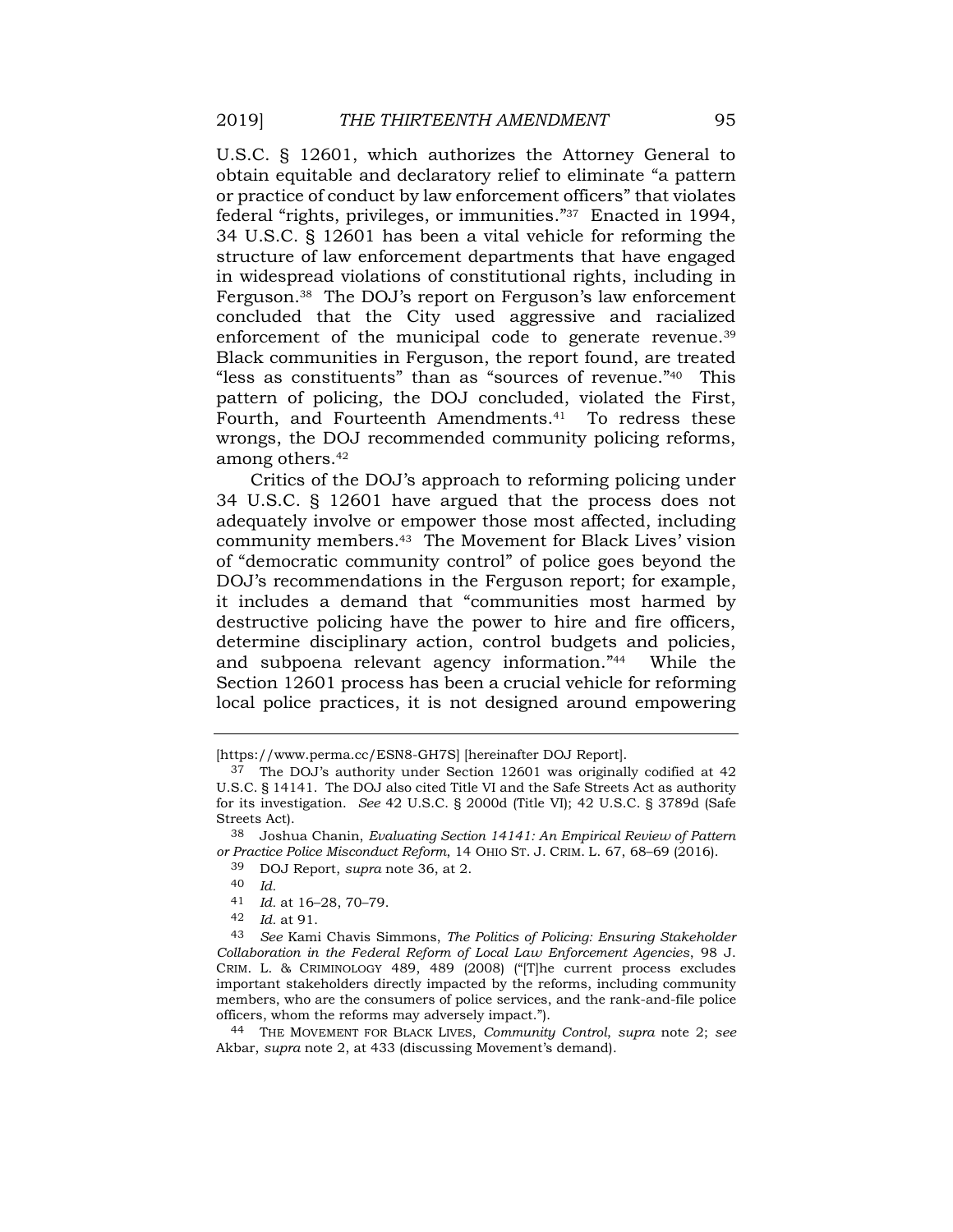communities to protect themselves. The statute does not create a private right of action, but instead authorizes enforcement by the DOJ. Thus, when the DOJ adopts of policy of nonenforcement, Section 12601 leaves communities without a remedy.<sup>45</sup>

There are many possibilities for legal reform to empower communities to redress racially discriminatory policing. The Thirteenth Amendment might be interpreted broadly to support claims for affirmative relief to restructure local governance of police departments.46 Congress might legislate to increase community participation in Section 12601 processes, or enact new statutory schemes aimed at fostering community control of policing.

Under current law, however, demands for affirmative restructuring of local governance to empower Black and other subordinated communities face substantial hurdles. The Fourteenth Amendment's Equal Protection Clause is the constitutional home of the law of racial equality. In particular, the Court's decision in *United States v. Carolene Products*  introduced an approach to equality law that is debated to this day.47 The Court's suggestion of more searching scrutiny of legislation burdening "discrete and insular minorities" has developed into a full structure of equal protection analysis with tiers of scrutiny depending upon whether the challenged government action targets a "suspect" or "quasi-suspect" class.<sup>48</sup>

Footnote four represents a way of thinking about equality and where and how equality law is made. Discrete and insular minorities may look to courts to protect their rights when

<sup>45</sup> *See* Memorandum from Attorney Gen. Jeffrey B. Sessions on Principles and Procedures for Civil Consent Decrees and Settlement Agreements with State and Local Governmental Entities (Nov. 7, 2018) https://www.justice.gov/opa/press-release/file/1109621/download [https://www.perma.cc/S3RB-UPWY] (concluding that DOJ "should exercise special caution" in pursuing pattern-and-practice investigations and consent decrees involving local law enforcement agencies).

<sup>46</sup> *See infra* Part II.B.

<sup>47</sup> *See* United States v. Carolene Prods. Co., 304 U.S. 144, 152 n.4 (1938).

<sup>48</sup> *See* Robinson, *supra* note [11,](#page-1-0) at 164 n.89 (explaining that the Court now uses the terms "suspect" and "quasi-suspect" to refer to classes that are especially protected under the Equal Protection Clause); Mario L. Barnes & Erwin Chemerinsky, *The Once and Future Equal Protection Doctrine?*, 43 CONN. L. REV. 1059, 1077 (2011) (explaining that "familiar tiers of scrutiny" framework for equal protection analysis "can be traced back in concept, though not in [its] modern articulation, to the famous *Carolene Products* footnote").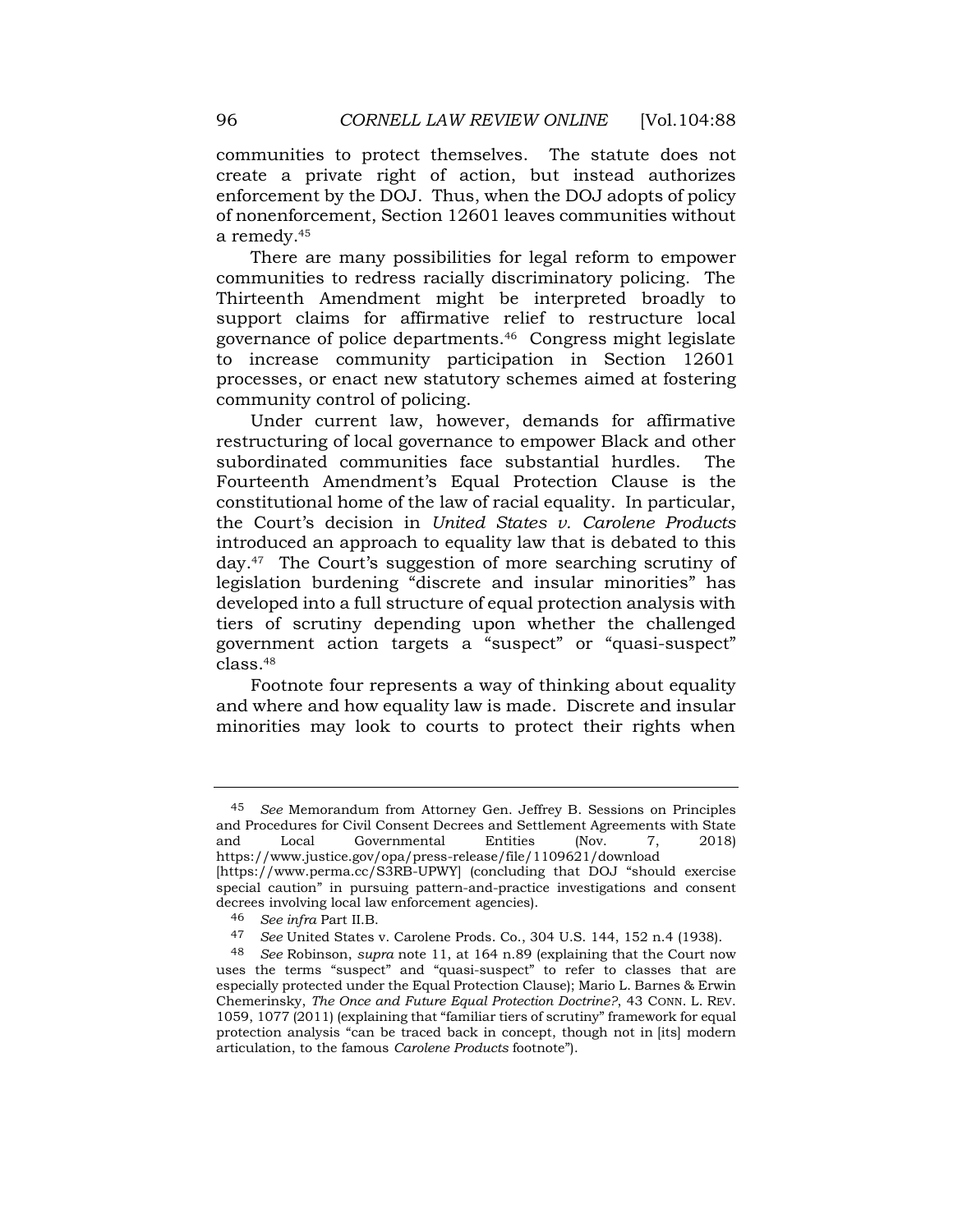legislative majorities violate them.49 This way of thinking focuses upon courts and discrimination, not upon collective self-determination.<sup>50</sup>

The Fourteenth Amendment no doubt will continue to play an important role in litigation to reform criminal justice systems and to ensure racial equality. But as the Court "now closely scrutinizes [the] democratic victories" of "discrete and insular minorities" under the Equal Protection Clause,<sup>51</sup> might the Fourteenth Amendment be ill-fit for demands to empower communities to control criminal justice? If so, what role might the Thirteenth Amendment play in constitutional arguments about community control of policing and political selfdetermination?<sup>52</sup> The next Part turns to that question.

#### II

# SLAVERY, SELF-DETERMINATION, AND THE THIRTEENTH AMENDMENT

In a nutshell, the Thirteenth Amendment's prohibition of slavery might play a role in constitutional arguments to the extent that the denial of community control and collective selfdetermination is a form of slavery or at least a badge or incident of it. That is not, of course, how the Court has described slavery in its Thirteenth Amendment jurisprudence. But defining slavery to encompass the wrongful denial of collective self-determination is as old as the American republic. Indeed, it is older than that.

This Part first argues that slavery in the American South involved the denial of Black self-determination. It then considers what the Thirteenth Amendment's prohibition of slavery might mean as a result, particularly in matters of criminal justice and policing. In so doing, this Part addresses

<sup>49</sup> *See, e.g.*, Milner S. Ball, *Judicial Protection of Powerless Minorities*, 59 IOWA L. REV. 1059, 1060 n.3 (1974) ("those who cannot defend themselves . . . are to be shielded by the courts").

<sup>50</sup> See Pamela S. Karlan, *John Hart Ely and the Problem of Gerrymandering: The Lion in Winter*, 114 YALE L.J. 1329, 1332 (2005) (explaining that "the Warren Court . . . saw discrete and insular racial minorities essentially as objects of judicial solicitude, rather than as efficacious political actors in their own right").

<sup>51</sup> Bertrall L. Ross II, *Democracy and Renewed Distrust: Equal Protection and the Evolving Judicial Conception of Politics*, 101 CALIF. L. REV. 1565, 1565 (2013).

<sup>52</sup> To be sure, there is no reason to think that the current Supreme Court, given its approach to the Fourteenth Amendment, would embrace a reading of the Thirteenth Amendment that aims to empower racial minorities. One of the aims of this Essay, however, is to turn towards the Thirteenth Amendment to develop a counternarrative to the Court's Fourteenth Amendment jurisprudence.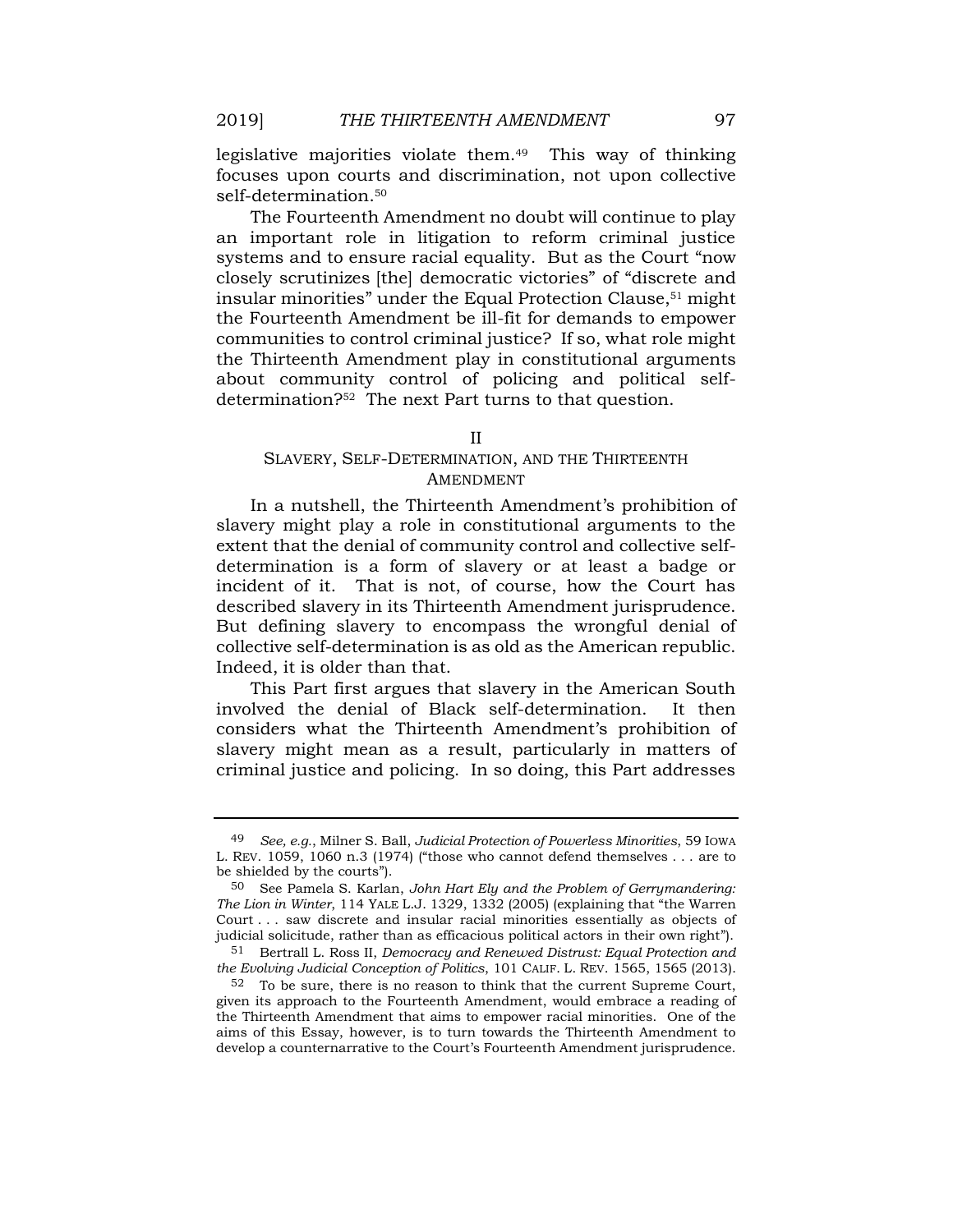some doctrinal challenges to Thirteenth Amendment arguments for Black collective self-determination.

## A. Slavery and Self-Determination

Slavery in the American South aimed to deny individual self-determination to Black slaves and collective selfdetermination to Black communities. This subpart considers both forms of racial subordination, focusing upon the latter.

#### 1. *Individual Self-Determination*

American slavery was a system of violent and racist subordination, supported by laws concerning property and personhood, that treated slaves as instruments of slaveowners' wills. "When he told me that I was made for his use, made to obey his command in *every* thing; that I was nothing but a slave, whose will must and should surrender to his, never before had my puny arm felt half so strong." <sup>53</sup> So wrote Harriet Jacobs of the wrongs of slavery in the American South, into which she was born in 1813, and which she described under the pseudonym Linda Brent. Slavery was a denial of individual self-determination, Jacobs wrote, one "terrible for men," but "far more terrible for women." <sup>54</sup> Slavery denied Black men and women control over their working lives, their education, and their freedom of movement.55 It also denied Black women reproductive autonomy; as Pamela Bridgewater emphasized in her work on reparations for slavery, "a female slave did not have social or legal protection from rape," and a slave owner who "impregnated his female slave . . . simultaneously became the biological father and the legal owner of the child." <sup>56</sup> Against this backdrop, Bridgewater argued, the Thirteenth Amendment may be read to prohibit "modern reproductive abuses" that deny reproductive self-determination, such as criminal court orders requiring women to implant birth control

<sup>53</sup> LINDA BRENT (HARRIET JACOBS), THE DEEPER WRONG; OR, INCIDENTS IN THE LIFE OF A SLAVE GIRL 29 (1862).

<sup>54</sup> *Id.* at 119; *cf.* Pamela D. Bridgewater, *Ain't I a Slave: Slavery, Reproductive Abuse, and Reparations*, 14 UCLA WOMEN'S L.J. 89, 93 (2005) ("Those seeking to alleviate the sequelae of slavery must . . . . include both male and female experiences of slavery, and fully integrate women's issues into their analyses and strategies.").

<sup>55</sup> *See, e.g.*, Bridgewater, *supra* note 54, at 113–14 (discussing the "unprecedented" manner in which slaves were denied control over virtually every aspect of their lives).

<sup>56</sup> *Id.* at 117–18.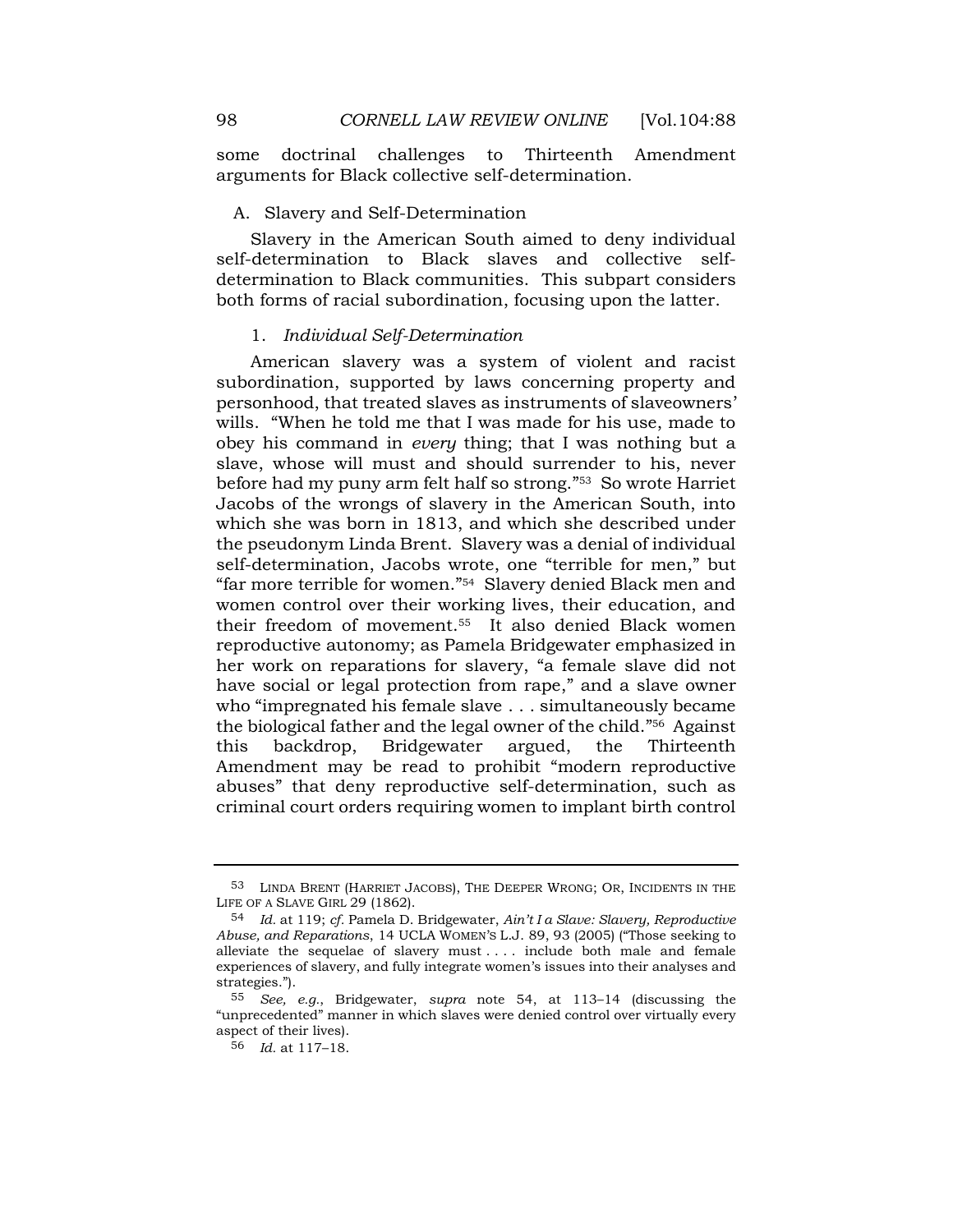as a condition of probation.57 Thus, the Thirteenth Amendment may have implications for criminal justice reform to protect individual autonomy.

## 2. *Collective Self-Determination*

The Thirteenth Amendment may also have implications for criminal justice reform to increase community control over policing. Slavery denied not only individual autonomy, but also collective self-determination. "If anyone wishes to be impressed with the soul-killing effects of slavery," Frederick Douglass wrote in his *Narrative of the Life*, "let him go to Colonel Lloyd's plantation and, on allowance-day, place himself in the deep pine woods, and there let him, in silence, analyze the sounds that shall pass through the chambers of his soul, — and if he is not thus impressed, it will only be because there is no flesh in his obdurate heart."<sup>58</sup> As Douglass would later describe it, Lloyd's plantation on the Eastern Shore of Maryland was "a little nation of its own, having its own language, its own rules, regulations and customs" — not to mention its own police.59 There the overseer was "generally accuser, judge, jury, advocate and executioner." <sup>60</sup>

Slaveowners and their apologists did not shy away from saying as much. "Slavery," the Virginian lawyer George Fitzhugh wrote in 1857, "is an indispensable police institution." The slaveholding South, he explained, was "governed just as those ancient republics," that is, "by a small class of adult male citizens, who assumed and exercised the government, without the consent of the governed." <sup>62</sup> Slavery, as Fitzhugh well understood, was not just coerced labor, though it was that. Nor was it simply the threat of arbitrary, absolute power, or the property laws that held one human

<sup>57</sup> Pamela D. Bridgewater, *Reproductive Freedom as Civil Freedom: The Thirteenth Amendment's Role in the Struggle for Reproductive Rights*, 3 J. GENDER RACE & JUST. 401, 402–03 (2000).

<sup>58</sup> FREDERICK DOUGLASS, NARRATIVE OF THE LIFE OF FREDERICK DOUGLASS, AN AMERICAN SLAVE, *in* AUTOBIOGRAPHIES 24 (Henry Louis Gates, Jr., ed. 1994). Douglass was a slave on Lloyd's plantation. *See id*.

<sup>59</sup> FREDERICK DOUGLASS, MY BONDAGE AND MY FREEDOM, *in* AUTOBIOGRAPHIES, *supra* note 58, at 103, 160.

<sup>60</sup> *Id.*

<sup>61</sup> GEORGE FITZHUGH, CANNIBALS ALL! OR, SLAVES WITHOUT MASTERS 97–98 (1857).

<sup>62</sup> *Id.* at 354.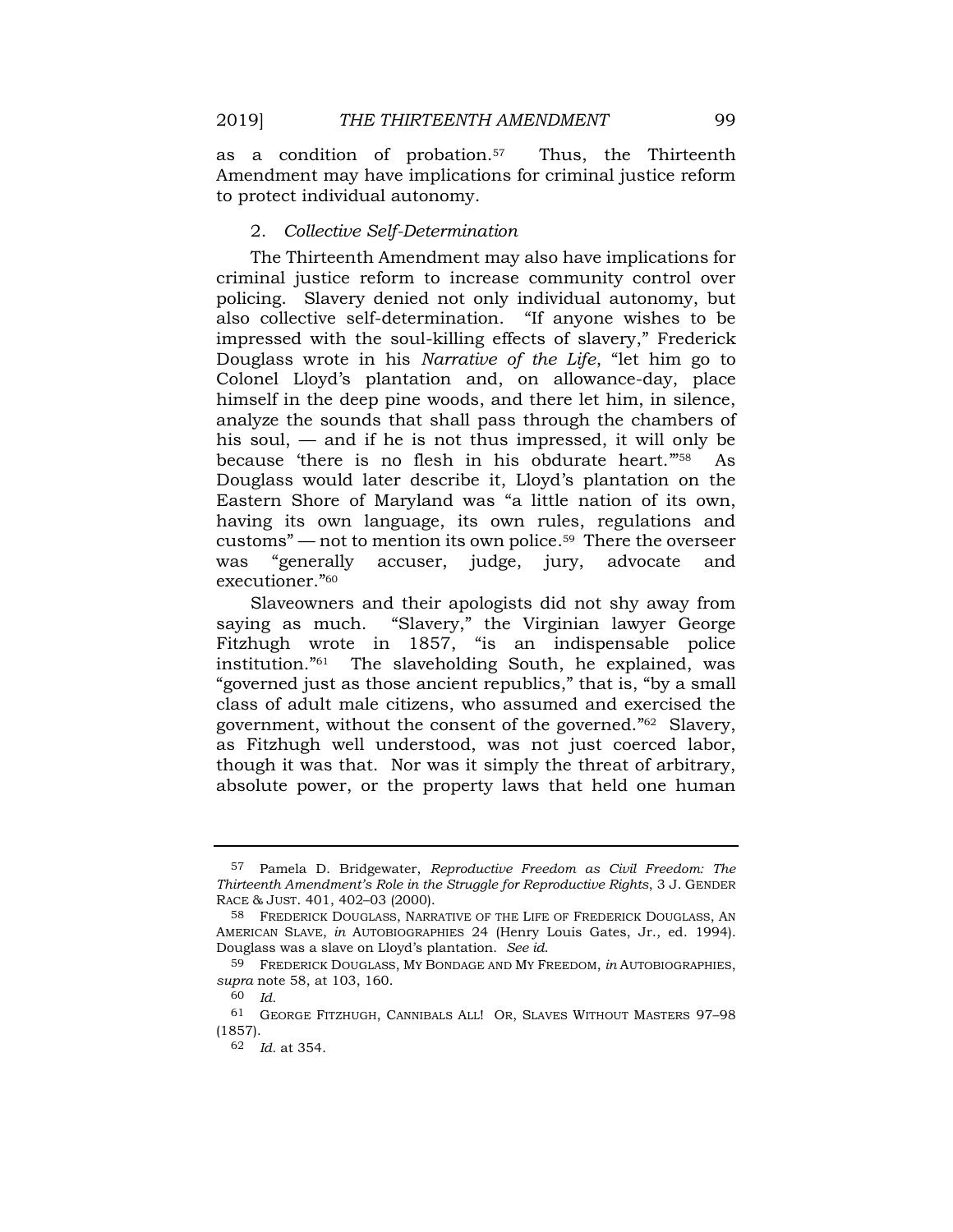being could own another.<sup>63</sup> It also was a system of government that denied the collective self-determination of the enslaved.

We should, as Daniel Farbman has recently argued, see the plantation as the quintessential local government of the slaveholding South.<sup>64</sup> Plantation government "depended upon excluding black residents from the political community and creating an alternative method of governance to control them." Slaveowners and their overseers investigated, prosecuted, and judged "crimes." They "taxed" labor, dispensed "benefits," and built infrastructure.<sup>67</sup> Large plantation owners often codified their rules and regulations; in other words, they legislated.<sup>68</sup> And, of course, they policed.

Nineteenth-century slave narratives contain courageous tales of individual slaves determined to escape those police. Some are tales of families running to remain together. William and Ellen Craft's *Running a Thousand Miles for Freedom*, for instance, tells the story of how they escaped from Georgia to the Philadelphia as Ellen, who could pass for white, disguised herself as William's master so that they could travel freely.<sup>69</sup>

Self-emancipation was not simply an act of individual selfdetermination, however. Individual or familial acts of resistance collectively "beat[] against and beneath the walls of slavery." <sup>70</sup> In 1800, three brothers born into slavery in Virginia planned an uprising against slavery; one of them, a preacher named Martin, "told the people that 'their cause was similar to [the] Israelites" who too fought for collective freedom.<sup>71</sup> A slave put on trial for insurrection in 1804, whose words were recorded but whose name has been lost to history, testified, "I have nothing more to offer than what George Washington would have had to offer, had he been taken by the British and

<sup>63</sup> Though it was those things too. *See* State v. Mann, 13 N.C. (2 Dev.) 263, 266 (1829) ("The power of the master must be absolute, to render the submission of the slave perfect.").

<sup>64</sup> Daniel Farbman, *Reconstructing Local Government*, 70 VAND. L. REV. 413, 426 (2017).

<sup>65</sup> *Id.*

<sup>66</sup> *Id.* at 428.

<sup>67</sup> *Id.*

<sup>68</sup> *Id.* at 428 n.37.

<sup>69</sup> WILLIAM CRAFT & ELLEN CRAFT, RUNNING A THOUSAND MILES FOR FREEDOM, OR, THE ESCAPE OF WILLIAM AND ELLEN CRAFT FROM SLAVERY, *in* SLAVE NARRATIVES 677 (Henry Louis Gates, Jr., ed. 2000).

<sup>70</sup> VINCENT HARDING, THERE IS A RIVER: THE BLACK STRUGGLE FOR FREEDOM IN AMERICA 54–55 (1981).

<sup>71</sup> *Id.* at 55.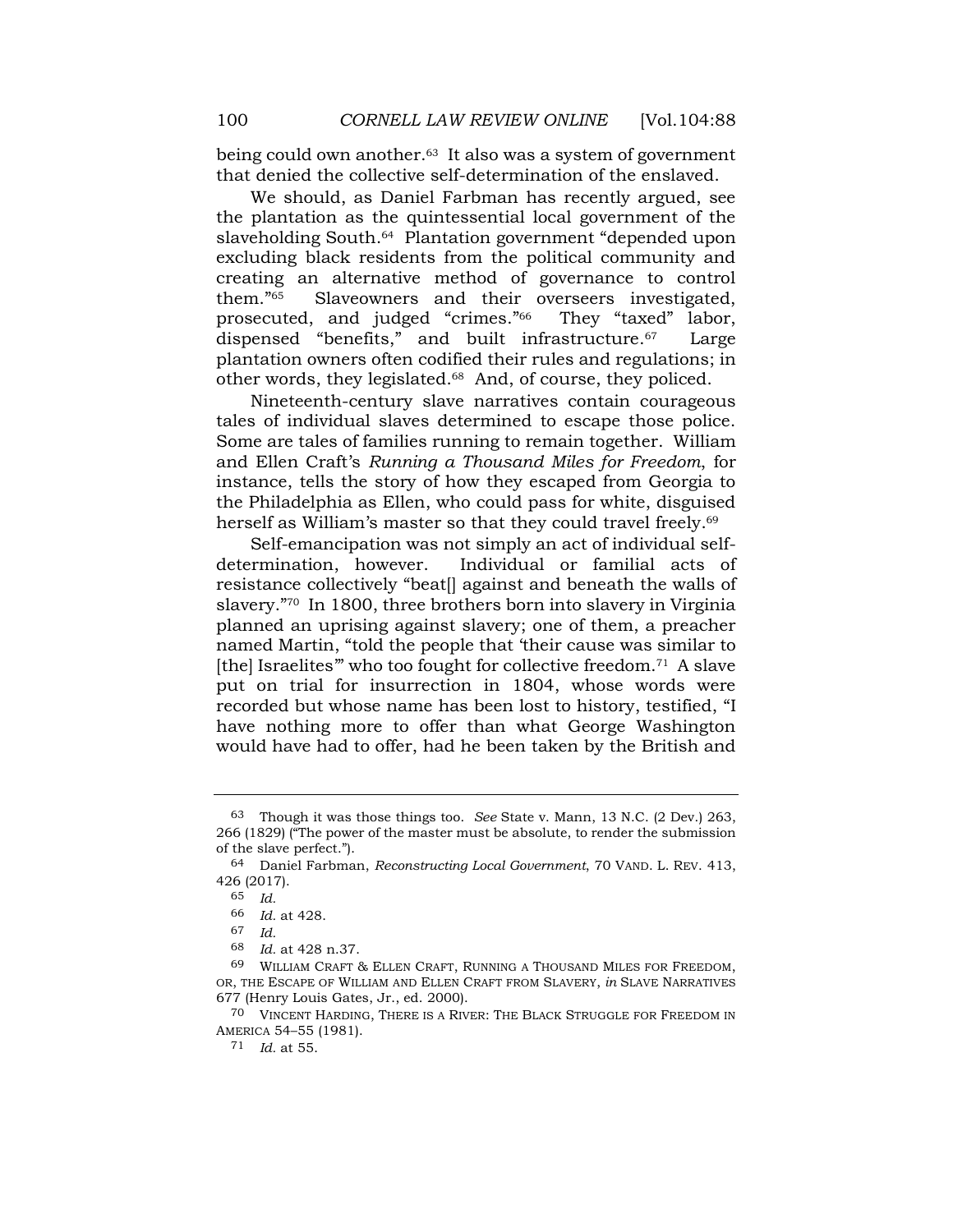put to trial by them. I have adventured my life in endeavoring to obtain the liberty of my countrymen."72 Nat Turner's rebellion was originally planned for July 4, 1831,<sup>73</sup> fifty-years from the day the Continental Congress approved the wording of the Declaration of Independence.

Forty-five years after his escape from slavery, Frederick Douglass too reimagined the self-evident truths of the American Revolution.74 In an 1883 address to the National Convention of Colored Men in Louisville, Kentucky, Douglass echoed the Declaration of Independence: "We hold it to be selfevident that no class or color should be the exclusive rulers of this country." <sup>75</sup> Slavery, of course, had been precisely contrary to that self-evident truth, as was the federal government's failure to make good on the promise of Reconstruction, a failure against which Douglass aimed his reimagined Declaration.<sup>76</sup>

The Declaration of Independence reflected a tradition of political thought in which the denial of political selfdetermination is a form of slavery. In its *Address to the People of Great Britain*, drafted in September 1774, the First Continental Congress defined political domination as a form of slavery.<sup>77</sup> The occasion for this complaint was the Quebec Act, which, among other things, eliminated religious tests for public office and sought to prevent further American encroachment upon Indigenous lands in parts of what is now Illinois, Indiana, Michigan, Ohio, Wisconsin, and Minnesota.<sup>78</sup> As the Continental Congress saw it, the Act had transformed Canada into a "fit instrument[] in the hands of power to reduce the ancient, free, Protestant colonies to the same state of slavery with themselves." 79

<span id="page-13-0"></span><sup>72</sup> Peggy Cooper Davis, *Neglected Stories and the Lawfulness of* Roe v. Wade, 28 HARV. C.R.-C.L. L. REV. 299, 390–91 (1993).

<sup>73</sup> *See* John W. Cromwell, *The Aftermath of Nat Turner's Insurrection*, 5 J. NEGRO HIST. 208, 209 (1920).

<sup>74</sup> *See* DAVID W. BLIGHT, FREDERICK DOUGLASS: PROPHET OF FREEDOM 645–46 (2018) (internal quotation marks omitted).

<sup>75</sup> *Id.*

<sup>76</sup> *See id.* (explaining that Douglass "ultimately directed this jeremiad at Republicans and at the federal government").

<sup>77</sup> 1 JOURNALS OF THE CONTINENTAL CONGRESS, 1774–1789, at 81 (W. Ford ed. 1904) (Address to the People of Great Britain, Oct. 21, 1774) [hereinafter Address]. The First Continental Congress was a convention of fifty-six delegates from twelve of the American colonies. *E.g.*, RALPH C. CHANDLER ET AL., CONSTITUTIONAL LAW DESKBOOK § 1:8 (2018).

<sup>78</sup> *See* AZIZ RANA, THE TWO FACES OF AMERICAN FREEDOM 74 (2010).

<sup>79</sup> *See* Address, *supra* note 77, at 87–88; RANA, *supra* note 78, at 78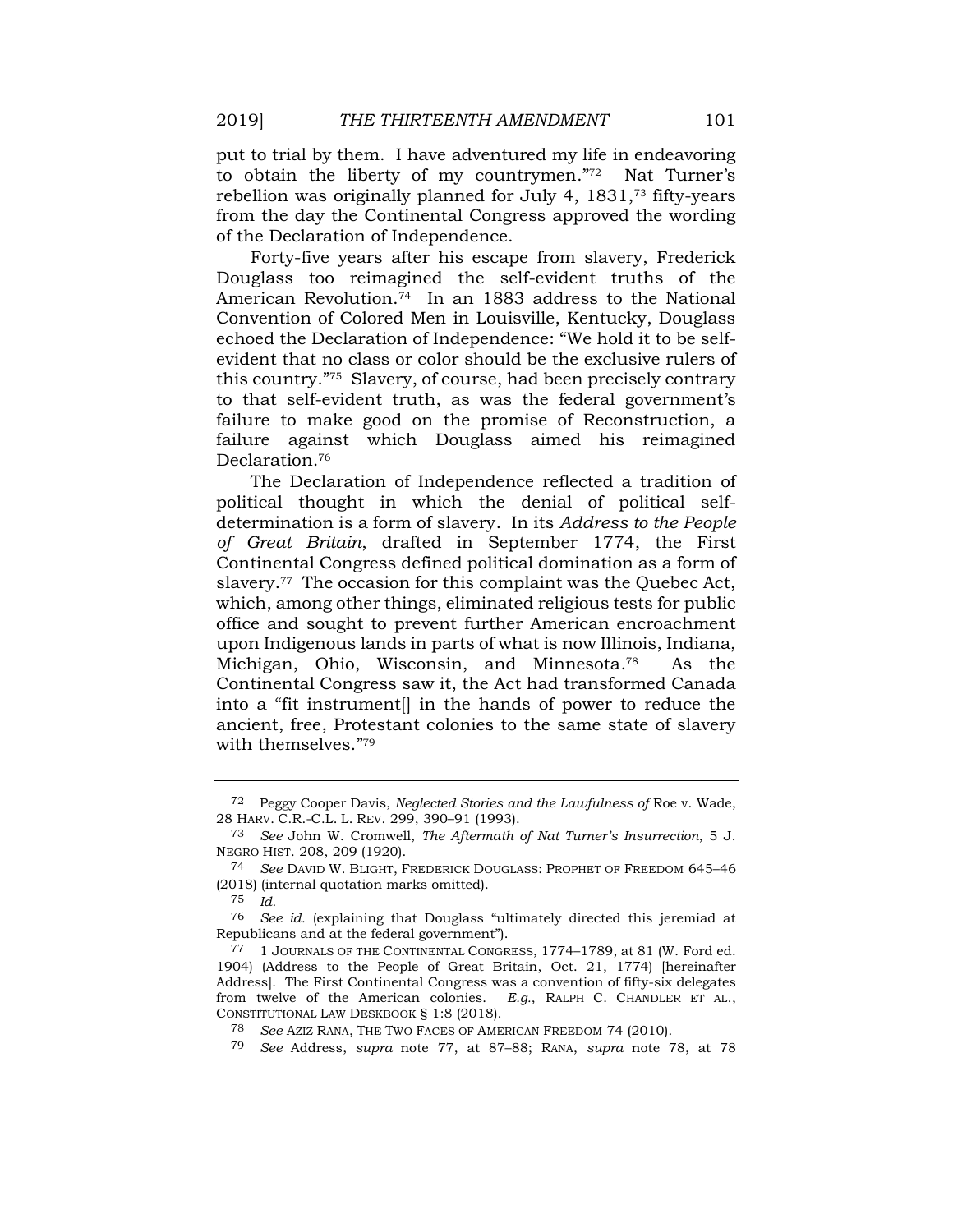Examples of this sort of rhetoric are easily multiplied from both sides of the Atlantic. Richard Price, the British moral philosopher who, along with George Washington, received an honorary Doctor of Laws degree in 1781 from Yale College, 80 wrote in support of the American revolutionaries, arguing that the denial of political self-determination was a worse form of slavery than "any slavery of private men to one another."<sup>81</sup> Parliament had "usurped Power," one Bostonian complained in 1773, and thus had put the colonies in a "State of Slavery." <sup>82</sup> In *Common Sense*, the most widely-read pamphlet of the American Revolution and one of the best-selling pieces of American literature,<sup>83</sup> Thomas Paine warned readers that "[t]he nearer any government approaches to a republic, the less business there is a for a king," but "when republican virtue fails, slavery ensues." 84

Slavery, in short, "was a central concept in eighteenthcentury political discourse." <sup>85</sup> To be governed without one's consent was to be a slave. $86$  Free nations, by contrast, were governed "according to their own mind." <sup>87</sup> The American revolutionaries who fought for the right to make their own laws and be ruled by them drew upon this widespread republican tradition.

In an 1845 address, Douglass drew upon this political tradition when he condemned American slavery to an audience in Limerick, Ireland.<sup>88</sup> American slavery, Douglass argued,

[https://perma.cc/PT56-S7LL] (last accessed Jan. 25, 2018).

<sup>(</sup>discussing and quoting Continental Congress's address).

<sup>80</sup> *See* YALE UNIVERSITY, *Honorary Degrees Since 1702*, https://secretary.yale.edu/programs-services/honorary-degrees/since-1702?field\_degrees\_value=All&field\_year\_value=1781&keys=

<sup>81</sup> *Quoted in* RANA, *supra* note [788](#page-13-0), at 89. As Price put it, "a country that is subject to the legislature of another country in which it has no voice, and over which it has no control, cannot be said to be governed by its own will. Such a country, therefore, is in a state of slavery." *Id.*

<sup>82</sup> *Quoted in* Balkin & Levinson, *supra* note 16, at 1481 (internal quotation marks and emphasis omitted).

<sup>83</sup> HARVEY J. KAYE, THOMAS PAINE AND THE PROMISE OF AMERICA 43 (2005).

<sup>84</sup> THOMAS PAINE, *Common Sense*, *in* LIFE AND WRITINGS OF THOMAS PAINE 27 (David Edwin Wheeler, ed., 1908).

<sup>85</sup> BERNARD BAILYN, THE IDEOLOGICAL ORIGINS OF THE AMERICAN REVOLUTION 232 (1992); *see* Balkin & Levinson, *supra* note 16, at 1481 (discussing and quoting Bailyn's work).

<sup>86</sup> *See* Balkin & Levinson, *supra* note 16, at 1483.

<sup>87</sup> *Id.* at 1484 (quoting ALGERNON SIDNEY, DISCOURSES CONCERNING GOVERNMENT § 21, at 349 (London, A. Millar 3d ed. 1751)).

<sup>88</sup> Frederick Douglass, *Slavery and America's Bastard Republicanism: An Address Delivered in Limerick, Ireland, on 10 November 1845*, *in* THE FREDERICK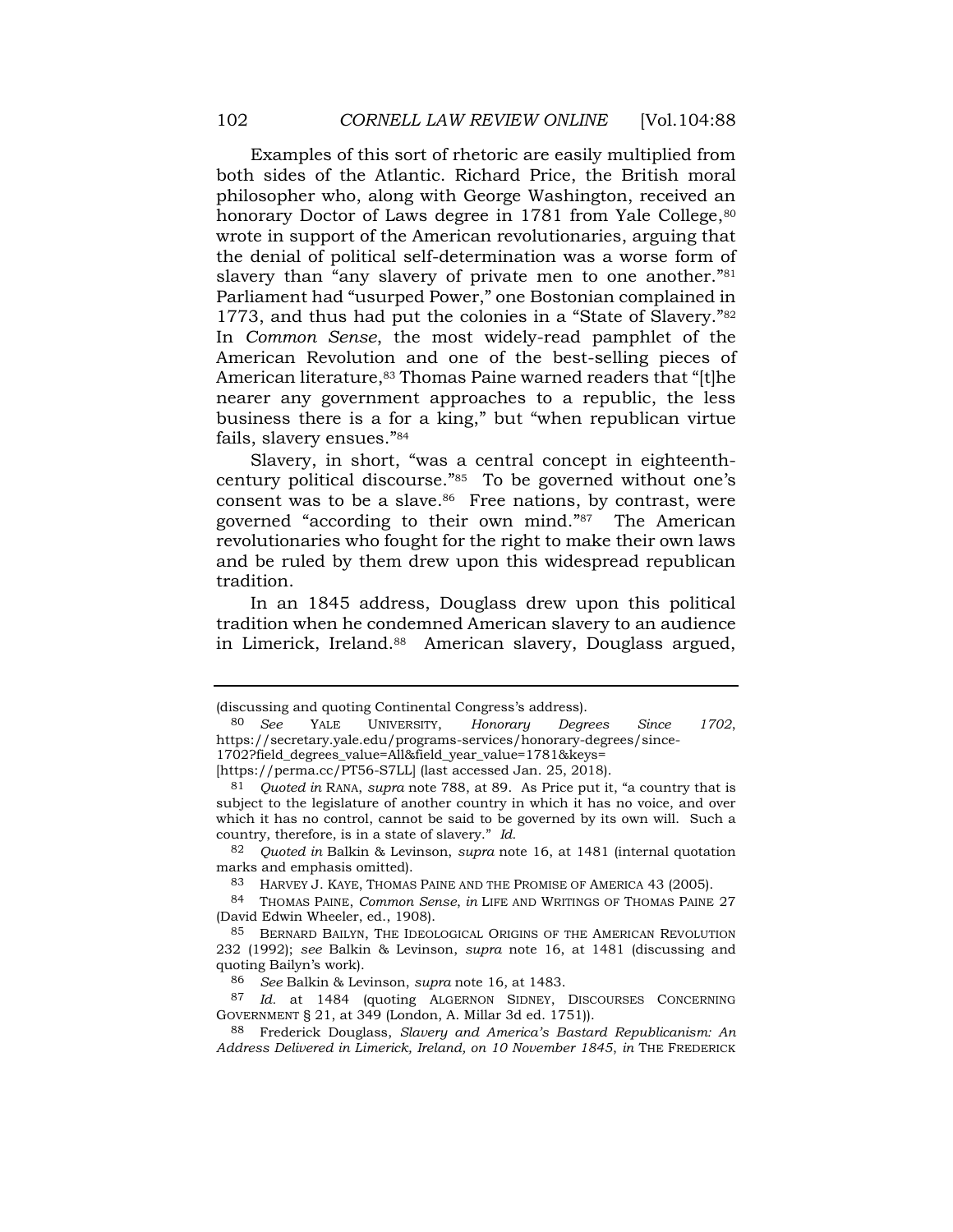involved a denial of individual self-determination. A slave in America

had no power to exercise his will—his master decided for him not only what he should eat and what he should drink, what he should wear, when and to whom he should speak, how much he should work, how much and by whom he is to be punished—he not only decided all these things, but what is morally right and wrong.<sup>89</sup>

And slavery was also a collective wrong: The United States, Douglass pointed out, was "not a true democracy, but a bastard republicanism that enslaved one-sixth of the population." 90

Contemporary republican political theory takes slavery as a paradigmatic example of unjust domination. Slavery involves instrumentalization, of course, in which one human being treats another as a means to satisfy their own ends.<sup>91</sup> And slavery violates what political theorists call the principle of noninterference: a slaveowner and his agents interfere with a slave's free choices on a daily and violent basis. But, as republicans argue, slavery involves wrongful domination even when it does not involve actual interference but simply the threat of an arbitrary exercise of absolute power. "*Everything must be absolute here*," Douglass wrote of the plantation where he was enslaved, and "[t]he very presence of [the overseer] Gore was painful." <sup>92</sup> Domination exists when one person has the capacity to exert such arbitrary power over another, even if the power is not exercised on any particular day or in any particular instance.<sup>93</sup>

Slavery involves a wrong, however, even to the extent that

DOUGLASS SPEECHES, 1841-1846, YALE UNIVERSITY, https://glc.yale.edu/slaveryand-americas-bastard-republicanism [https://perma.cc/6E2Z-BDT3] (last accessed Jan. 25, 2019).

<sup>89</sup> *Id.*

<sup>90</sup> *Id.*

<sup>91</sup> *See* Seth Davis, *Pluralism and the Public Trust, in* FIDUCIARY GOVERNMENT 281, 285, 285 n.17 (Evan J. Criddle et al., eds. 2018) (discussing instrumentalization) (citing IMMANUEL KANT, GROUNDWORK FOR THE METAPHYSICS OF MORALS 45–47 (Allen W. Wood ed., trans., 2002) (1785)).

<sup>92</sup> DOUGLASS, MY BONDAGE AND MY FREEDOM, *in* AUTOBIOGRAPHIES, *supra* note 58, at 200.

<sup>93</sup> *See*, *e.g.*, Davis, *supra* note 91, at 286 (discussing PHILIP PETTIT, REPUBLICANISM: A THEORY OF FREEDOM AND GOVERNMENT 56 (1997)); QUENTIN SKINNER, *Freedom as the Absence of Arbitrary Power*, *in* REPUBLICANISM AND POLITICAL THEORY 83, 84–86 (Cécile Laborde & John Maynor eds., 2008) (discussing the importance of freedom from subjection to the arbitrary power of another individual).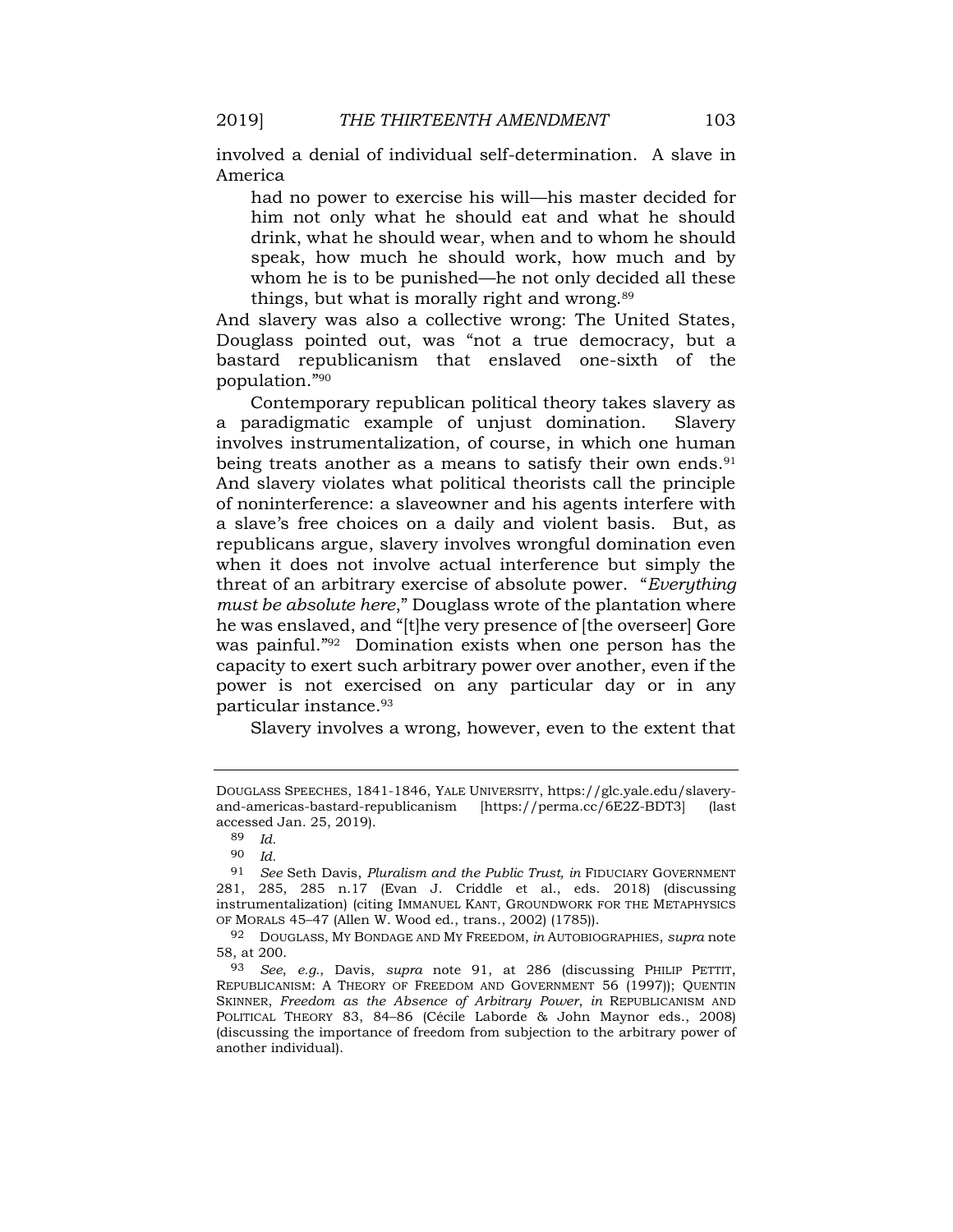the law limits threats of the exercise of arbitrary power. Southern states' laws may have purported to place limits on slaveowners' power in order to protect slaves' lives. <sup>94</sup> But a slave may be "recognised as a person" under the law and still remain a slave from whom the law usurps "the compulsory power of directing and receiving the fruits of his labor." 95

Wrongful usurpation involves the displacement of another's activity and the imposition of one's own upon them. As Patchen Markell has argued, slavery entails usurpation: "Slaves are dominated to the extent that they are subject to a power of arbitrary interference by their masters; they are usurped to the extent that their involvement in this or that activity is interrupted or displaced." 96 And just as individual slaves in the American South were usurped of the power to direct their own labor, so too were enslaved communities usurped of the power of collective self-determination.

# B. Collective Self-Determination and the Thirteenth Amendment

Against this backdrop, there are several ways in which the Thirteenth Amendment might support constitutional arguments concerning Black communities' claims of collective self-determination. One argument is that Section 1 of the Amendment supports such claims of its own force. This argument faces substantial hurdles under current jurisprudence, which focuses upon literal slavery and similar forms of coerced labor. But this Essay does not focus upon the courts.97 A second possibility is that Congress might legislate under Section 2 of the Amendment to support Black self-determination in order to abolish all badges and incidents of slavery. This argument, which is directed towards the political branches, has particular force with respect to criminal justice and policing of Black communities. Finally, we might

<sup>94</sup> *See, e.g.*, State v. Hoover, 20 N.C. 500, 503, 4 Dev. & Bat. 365, 368 (1839) ("[T]he master's authority is not altogether unlimited. He must not kill."). *But see* DOUGLASS, AUTOBIOGRAPHIES, *supra* note 58, at 203 ("I speak advisedly when I say this, —that killing a slave, or any colored person, in Talbot county, Maryland, is not treated as a crime, either by the courts or the community.").

<sup>95</sup> Dred Scott v. Sandford, 60 U.S. (19 How.) 393, 624–25 (1857) (Curtis, J., dissenting).

<sup>96</sup> Patchen Markell, *The Insufficiency of Non-Domination*, 36 POL. THEORY 9, 27 (2008).

<sup>97</sup> As Lani Guinier and Gerald Torres have argued, "political, economic, or social minorities cannot simply rely on judicial decisions as the solution to their problems." Guinier & Torres, *supra* note 12, at 2749.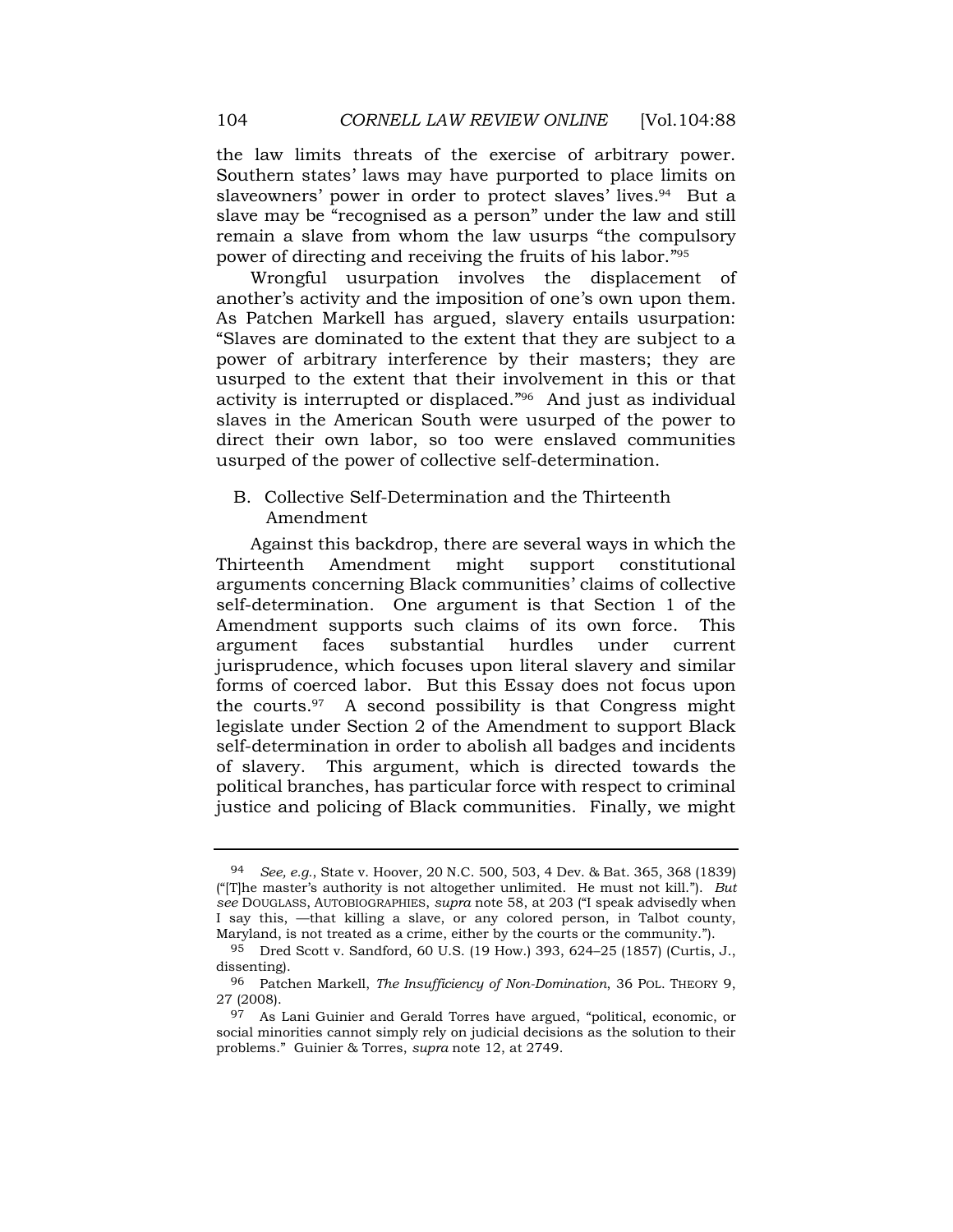focus upon communities and social movements themselves by looking to the Thirteenth Amendment to support or at least reflect demands for the empowerment of Black and other subordinated communities.

This Section argues that, at a minimum, there is a powerful argument that the sort of denial of community control and self-determination on display in Ferguson's Police Department is a "badge or incident of slavery." It therefore may be redressed under the Thirteenth Amendment. Section 1 of the Amendment arguably reaches some badges and incidents of slavery. But even if Section 1 does not, Section 2 empowers Congress to legislate to eliminate those badges and incidents.

Section 1 of the Thirteenth Amendment provides that "[n]either slavery nor involuntary servitude, except as a punishment for crime whereof the party shall have been duly convicted, shall exist within the United States, or any place subject to their jurisdiction."98 The Court's narrow interpretation of Section 1 of the Thirteenth Amendment has focused upon a "prohibition of involuntary servitude enforced by the use or threatened use of physical or legal coercion." <sup>99</sup> Though the Supreme Court has never held as much, lower courts have assumed that Section 1 abolished chattel slavery and not much more.<sup>100</sup> Thus, as a matter of doctrine, federal courts have not recognized what both Douglass and Fitzhugh understood about slavery.

One reason to question this narrow interpretation of Section 1 is that the Court has interpreted the Fourteenth Amendment broadly. The Fourteenth Amendment was aimed at eliminating the Black Codes, legislation designed to subordinate Black Americans in the South following the Civil War.<sup>101</sup> But the Fourteenth Amendment's contemporary reach goes far beyond this form of race-based legislation. The Court has interpreted the Amendment to reach various forms of

<sup>98</sup> U.S. CONST. amend. XIII, § 1.

<sup>99</sup> United States v. Kozminski, 487 U.S. 931, 944 (1988).

<sup>100</sup> *See* William M. Carter, Jr., *Race, Rights, and the Thirteenth Amendment: Defining the Badges and Incidents of Slavery*, 40 U.C. DAVIS L. REV. 1311, 1315 (2007)[hereinafter Carter, *Race*]("In the absence of a definitive statement from the Court, lower courts have uniformly held that the judicial power to enforce the Amendment is limited to conditions of literal slavery or involuntary servitude.").

<sup>101</sup> *See* Bell v. Maryland, 378 U.S. 226, 303 (1964) (Goldberg, J., concurring) ("The Framers of the Fourteenth Amendment, reacting against the Black Codes, made certain that the States could not frustrate the guaranteed equality by enacting discriminatory legislation or by sanctioning discriminatory treatment.")(footnote omitted).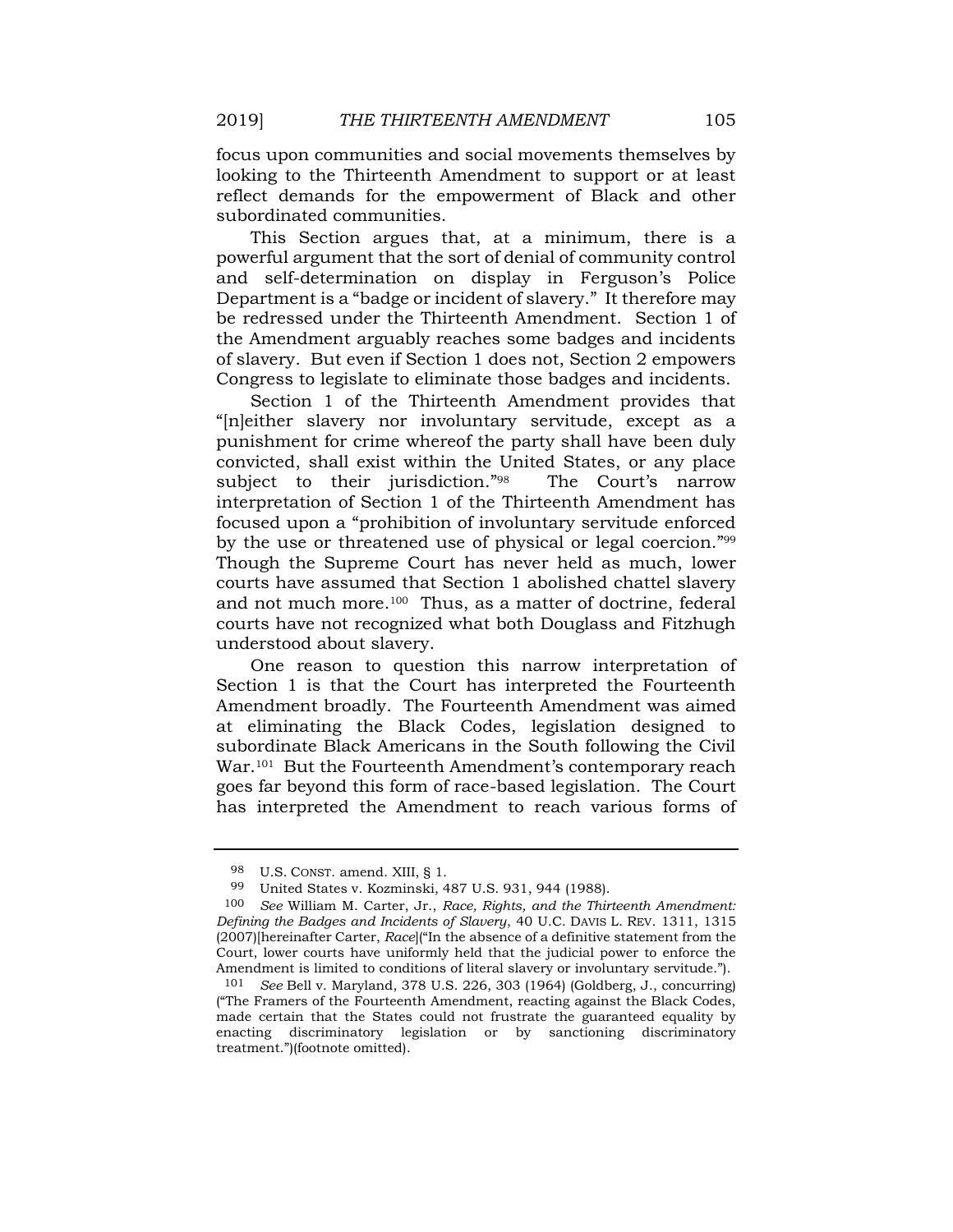discrimination based upon gender and sexual orientation, to name but two examples.102 In so doing, the Court has extended the underlying values of the Equal Protection Clause and drawn various analogies among groups and practices of discrimination.<sup>103</sup>

It is not difficult to imagine a similar approach to the Thirteenth Amendment that would have implications for the political subordination of racial minorities and other marginalized groups. As a starting premise, one need only take seriously the Founders own republican rhetoric, which argued that the British Crown had reduced Americans to the status of slaves by denying the principle of consent of the governed. Taking this premise seriously would mean asking whether the Thirteenth Amendment's prohibition on slavery requires abolishing all forms of political subordination. One need not go that far, however, to develop an argument that Black communities in particular have a claim to collective selfdetermination under the Thirteenth Amendment. Given that American slavery was a "police institution" <sup>104</sup> not just figuratively, but also literally, that claim has particular force with respect to contemporary forms of policing that rest upon and perpetuate the political subordination of Black Americans.

There is debate among Thirteenth Amendment scholars, which this Essay does not aim to resolve, about how broadly to interpret the Amendment's reach. Some scholars treat the Thirteenth Amendment as our republican amendment. On this view, the Amendment prohibits (or at least authorizes Congress to address) various forms of domination and subordination, ranging from anti-abortion laws to child abuse and sexual harassment.105 Other scholars have objected to reading the Amendment this broadly. One objection rests on originalist grounds, the other on doctrinal and normative

<sup>102</sup> *See* United States v. Virginia, 518 U.S. 515, 519, 532 (1996) (gender discrimination); Romer v. Evans, 517 U.S. 620, 635 (1996) (sexual orientation discrimination).

<sup>103</sup> *See* Balkin & Levinson, *supra* note 16, at 1461.

<sup>104</sup> FITZHUGH, *supra* note 61, at 97–98.

<sup>105</sup> *See* Jamal Greene, *Thirteenth Amendment Optimism*, 112 COLUM. L. REV. 1733, 1733–34 (2012) (citing Akhil Reed Amar & Daniel Widawsky, Commentary, *Child Abuse as Slavery: A Thirteenth Amendment Response to* DeShaney, 105 HARV. L. REV. 1359 (1992) (child abuse), Jennifer L. Conn, *Sexual Harassment: A Thirteenth Amendment Response*, 28 COLUM. J.L. & SOC. PROBS. 519 (1995) (sexual harassment), and Andrew Koppleman, *Forced Labor: A Thirteenth Amendment Defense of Abortion*, 84 NW. U. L. REV. 480 (1990)(anti-abortion laws)).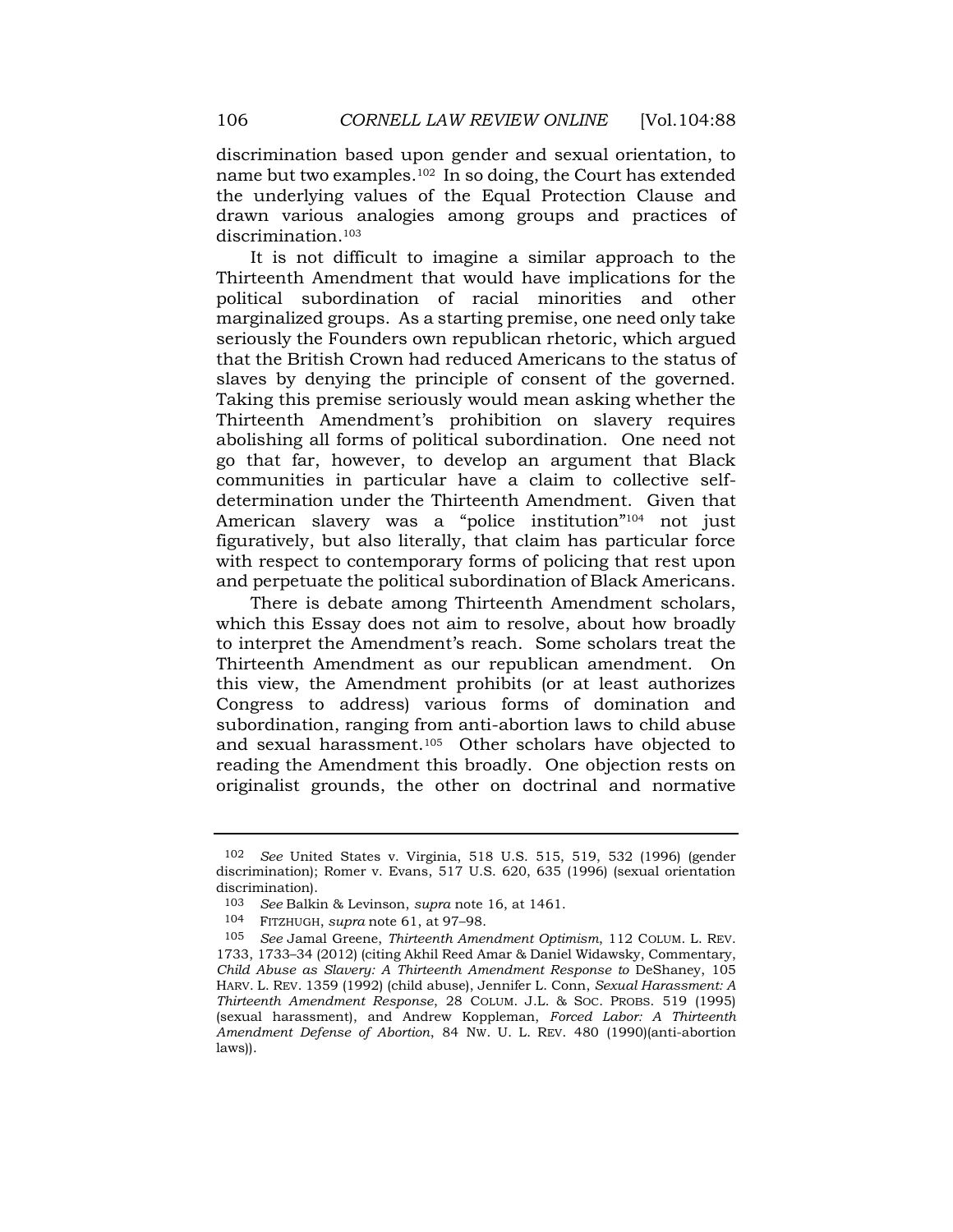grounds.

The originalist objection is that the framers of the Thirteenth Amendment intended to abolish chattel slavery and to address forms of racial subordination that are traceable to slavery or mimic it. Perhaps the most powerful evidence in support of this interpretation is that abolitionists pushing for a constitutional amendment offered a limited definition of slavery in response to political opposition.<sup>106</sup> When opponents of the proposed Thirteenth Amendment thundered about its potential to undermine traditional gender roles, proponents of the Amendment insisted that it would do no such thing. Some proponents also argued that the Amendment would not enfranchise Black Americans, $107$  an interpretation that cuts against a reading that find support for collective selfdetermination in the Amendment.

The picture of original intent is not so plain as that, however. Black proponents of the Amendment, "who spoke for a majority of the population in three southern states as well as substantial minorities in several others," argued that the "abolition of slavery necessarily entailed . . . eliminating each and every element of the slave system." <sup>108</sup> And James Ashley, "the Amendment's floor leader in the House, proclaimed that it would provide '[the] constitutional guarantee of the government to protect the rights of all and secure the liberty and equality of its people."<sup>109</sup>

The second objection to reading the Thirteenth Amendment as a broad prohibition upon domination is more explicitly normative. William Carter has argued that the broad reading favored by some scholars "ignore[s] enslavement itself" and "weaken[s] the Amendment's potential as an effective legal remedy for the claims that it does encompass."<sup>110</sup> In his view, the Thirteenth Amendment must be interpreted "with specific regard to the experience of the victims of human bondage in the United States (i.e., African Americans) and the destructive effects that the system of slavery had upon American society,

<sup>106</sup> *See* Balkin & Levinson, *supra* note 16, at 1489.

<sup>107</sup> *See* James Gray Pope, *Section 1 of the Thirteenth Amendment and the Badges and Incidents of Slavery*, 65 UCLA L. REV. 426, 434 (2018).

<sup>108</sup> *Id.* at 435.

<sup>109</sup> *Id.* at 434 (alteration added) (quoting REBECCA ZIETLOW, THE FORGOTTEN EMANCIPATOR: JAMES MITCHELL ASHLEY AND THE IDEOLOGICAL ORIGINS OF RECONSTRUCTION 79 (2018)).

<sup>110</sup> Carter, *Race*, *supra* note 100, at 1317.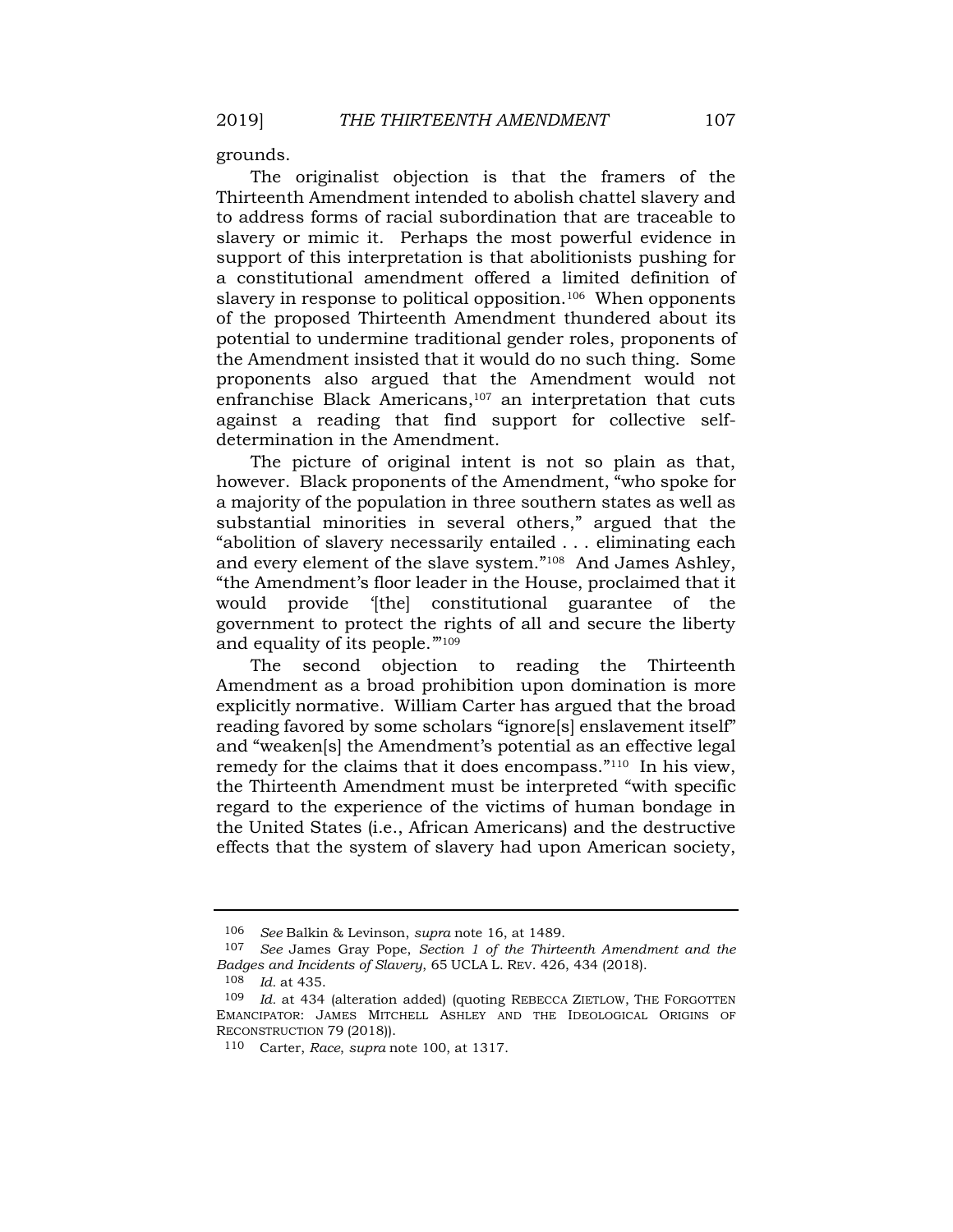laws, and customs." 111

On this reading, there is still a powerful case that the Thirteenth Amendment supports community control and collective self-determination for Black communities in areas such as criminal justice and policing. As a "police institution," American slavery involved race-based policing and the denial of community control and collective self-determination for enslaved communities. Contemporary denials of community control of policing that result in racial subordination, such as that on display in Ferguson, would seem at a minimum to qualify as "badges and incidents" of slavery.

Scholars have debated whether Section 1 reaches any badges and incidents of slavery of its own force. The working assumption of judges and many scholars is that Section 1 does not, but rather leaves to Congress the authority under Section 2 to redress the badges and incidents of slavery.112 This approach might be justified not only on interpretive grounds, but also based upon comparative institutional competence and political accountability.<sup>113</sup> But there is a powerful argument that Congress's authority under Section 2 should not "raise the negative inference that courts are essentially powerless under Section 1."<sup>114</sup> For my purposes, it is enough to point out that if Section 1 is interpreted to address badges and incidents of chattel slavery of its own force, then the Amendment itself would directly support claims to reorder the governance of local police institutions where they result in racial subordination of Blacks.

Another objection to reading Section 1 as supporting such a claim looks to the Fifteenth Amendment. That Amendment, it might be argued, addressed Black Americans' political power by protecting the individual right to vote.<sup>115</sup> The Thirteenth Amendment should not therefore be read to support claims to

<sup>111</sup> *Id.* at 1312 (emphases omitted); *cf.* Darrell A.H. Miller, *The Thirteenth Amendment and the Regulation of Custom*, 112 COLUM. L. REV. 1811, 1837 (2012) ("'[S]lavery' is a word debased by hyperbole.").

<sup>112</sup> *See* Pope, *supra* note 107, at 435.

<sup>113</sup> *See, e.g.*, Miller, *supra* note 111, at 1840 (arguing that a "fairly narrow[]" conception of slavery and Section 1 would be a "'focal point' around which agreements on common law judicial enforcement may coalesce") (quoting David A. Strauss, *Common Law Constitutional Interpretation*, 63 U. CHI. L. REV. 877, 910–16 (1996)).

<sup>114</sup> William M. Carter, Jr., *A Thirteenth Amendment Framework for Combating Racial Profiling*, 39 HARV. C.R.-C.L. L. REV. 17, 86 (2004)[hereinafter Carter, *Framework*].

<sup>115</sup> U.S. CONST. amend. XV.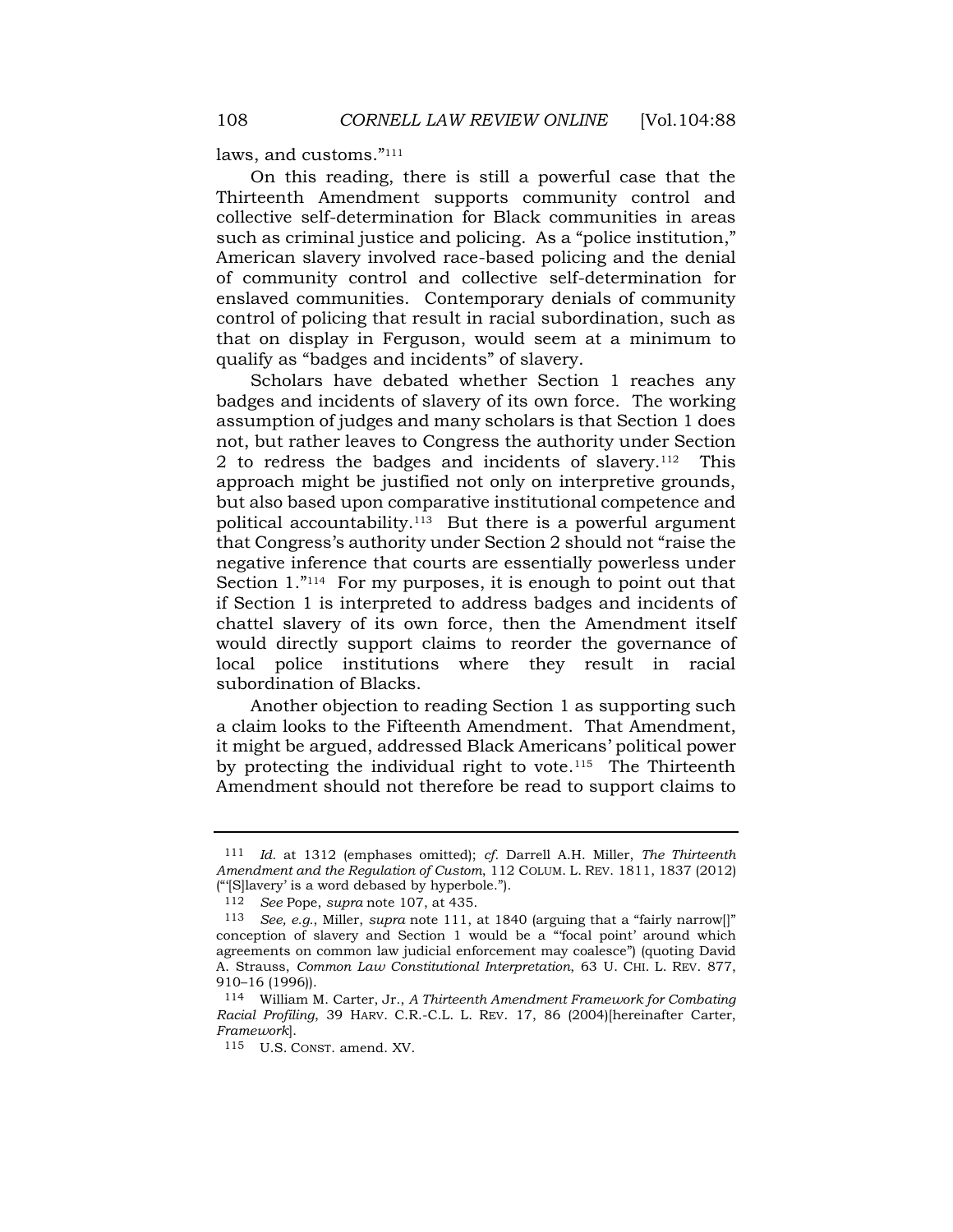collective self-determination, which also address questions of political power.116 But there is another way to view the relationship between the two Amendments, under which they work together to address deprivations of political power that perpetuate the vestiges of slavery, with the Thirteenth Amendment playing a role in addressing the structure of the political system.117 Even if, however, Section 1 of the Amendment does not itself support judicial action, Section 2 may be read to authorize Congress to address policing institutions that perpetuate the subordination of Black communities.

In any event, there is no reason to be optimistic that the Court will broaden its interpretation of Section 1 of the Thirteenth Amendment.118 But the Thirteenth Amendment's promise need not stop with the Court. Congress has authority under Section 2 of the Amendment "to enforce this article by appropriate legislation." <sup>119</sup> The Supreme Court has interpreted Section 2 to authorize Congress "to pass all laws necessary and proper for abolishing all badges and incidents of slavery in the United States." 120

Focusing upon Congress's Section 2 authority raises the important question of whether collective self-determination should be viewed as a Thirteenth Amendment *remedy*, but not as a Thirteenth Amendment *right*. In light of the history of American slavery, I have argued that the Thirteenth Amendment should be understood to protect a right to collective self-determination where its denial would be analogous to the racial and political subordination that characterized American slavery. More specifically, the strong version of my argument is that the Thirteenth Amendment

<sup>116</sup> *Cf.* Washington v. Finlay, 664 F.2d 913, 927 (4th Cir. 1981) ("In the realm of voting, we think the [T]hirteenth [A]mendment offers no protections not already provided under the [F]ourteenth or [F]ifteenth [A]mendments.").

<sup>117</sup> *See* Patricia Okonta, Note, *Race-Based Political Exclusion and Social Subjugation: Racial Gerrymandering as a Badge of Slavery*, 49 COLUM. HUM. RTS. L. REV. 254, 286 (2018) ("A deprivation of the political power of blacks, as realized through some forms of racial gerrymandering, is a badge and incident of slavery.").

<sup>118</sup> *See* Greene, *supra* note 105, at 1735–37 (defining "Thirteenth Amendment optimism" as practice of "arguing that the Amendment prohibits in its own terms, or should be read by Congress to prohibit, practices that one opposes but that do not in any obvious way constitute either chattel slavery or involuntary servitude" and arguing that such optimism is "almost uniformly unlikely to persuade a court or anyone who supports the challenged practice").

<sup>119</sup> U.S. CONST. amend. XIII, § 2.

<sup>120</sup> The Civil Rights Cases, 109 U.S. 3, 20 (1883).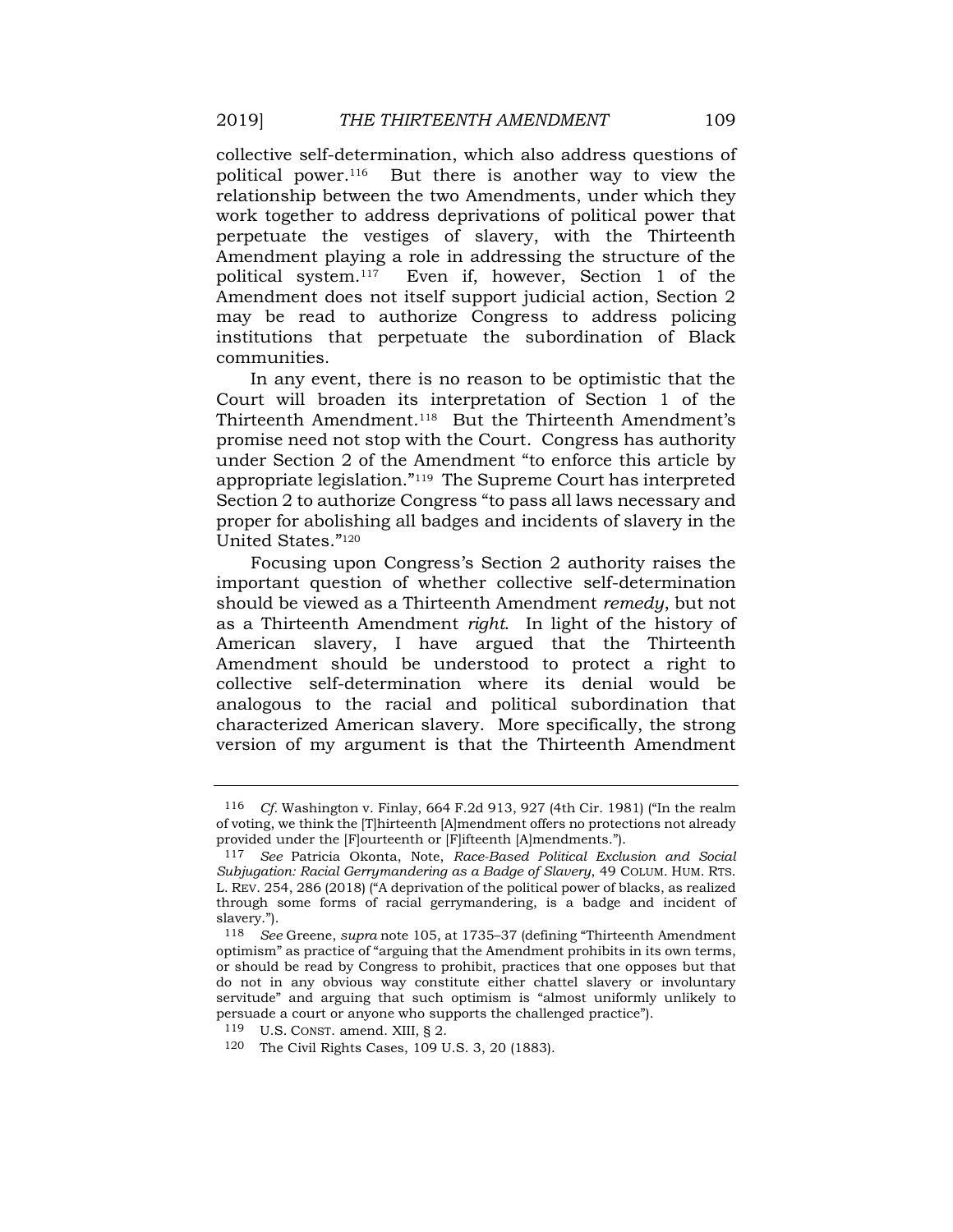recognizes a collective right to democratic policing for Black communities.

A weaker version of my argument would focus upon the Thirteenth Amendment's remedial implications for racially discriminatory policing. Carter has argued, for example, that "race-based policing [is] a Thirteenth Amendment issue." <sup>121</sup> On that view, the DOJ's Ferguson report should have pointed not only to the First, Fourth, and Fourteenth Amendment, but also to the Thirteenth Amendment. And on that view, congressional legislation under the Thirteenth Amendment could play an important role in affirmatively requiring democratic policing as a remedy for race-based policing.<sup>122</sup>

The promise of the Thirteenth Amendment need not stop with congressional legislation. Social movements, as Amna Akbar has recently argued, have much to teach lawyers and legal scholars about legal and social reform.<sup>123</sup> This Part has argued that taking seriously demands for community control and self-determination in matters of policing teaches us to trace the through-line from slavery as a "police institution" that denied the consent of the governed to policing that does the same today.

## III

# THE COMPLEXITIES OF COLLECTIVE SELF-DETERMINATION AND THE THIRTEENTH AMENDMENT

The ideal of the consent of the governed is reflected in the Preamble to the Constitution, which begins in the voice of "We the People  $\dots$ ."<sup>124</sup> As Angela Harris has reminded us, that voice "does not speak for everyone." <sup>125</sup> Just as there is a danger of essentializing one "We the People," so too is there a danger of essentializing one "unified community," <sup>126</sup> a point

<sup>121</sup> William M. Carter, Jr., Whren*'s Flawed Assumptions Regarding Race, History, and Unconscious Bias*, 66 CASE W. RES. L. REV. 947, 955 (2016).

<sup>122</sup> The Court has interpreted Section 2 to afford Congress extensive authority to remedy racial discrimination resulting from both state and private action, without regard to its connections to interstate commerce. *See* Jones v. Alfred H. Mayer Co., 392 U.S. 409, 438–39 (1968).

<sup>123</sup> *See* Akbar, *supra* not[e 2,](#page-0-0) at 407–08 (arguing that Movement for Black Lives "was having a far richer and more imaginative conversation about law reform than lawyers and law faculty").

<sup>124</sup> U.S. CONST. pmbl.

<sup>125</sup> Harris, *supra* note 15, at 582–83.

<sup>126</sup> *See* David Alan Sklansky, *Police and Democracy*, 103 MICH. L. REV. 1699, 1801 (2005) (criticizing scholarship on democratic policing that places "faith in a coherent, unified public will" and therefore "disregard[s] questions about the structure of democratic decisionmaking").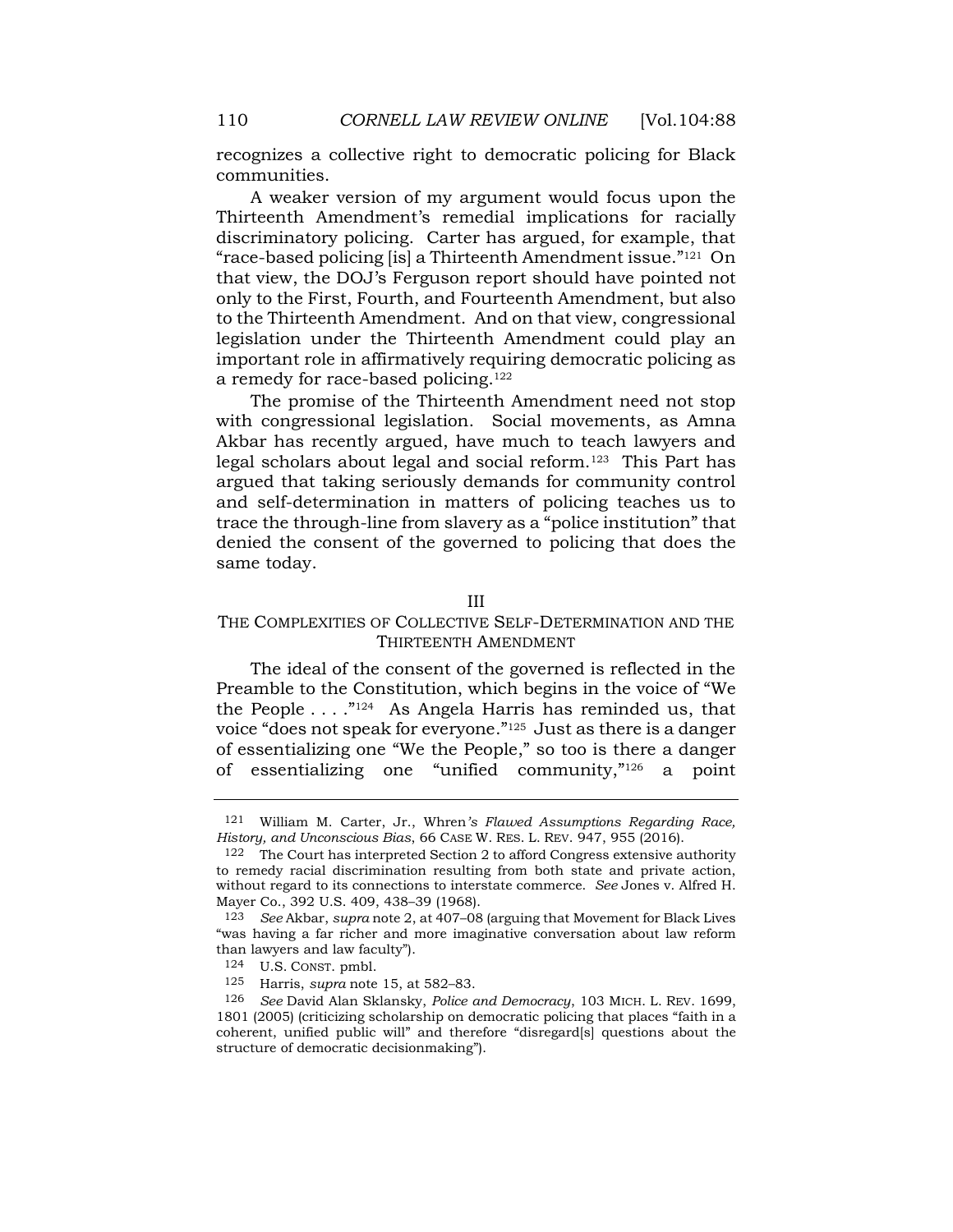underscored by James Forman's work on mass incarceration and Black communities.<sup>127</sup>

How might the Thirteenth Amendment make visible the complexities of community in discussions of democratic policing and collective self-determination? One answer is apparent from the Amendment itself. On its face, the Thirteenth Amendment excludes those convicted of crimes from the Amendment's protections. In full, Section 1 of the Thirteenth Amendment provides that "[n]either slavery nor involuntary servitude, *except as a punishment for crime whereof the party shall have been duly convicted*, shall exist within the United States, or any place subject to their jurisdiction." 128 Though often ignored, the Exception Clause should temper "optimism" <sup>129</sup> about the Amendment's potential to transform the criminal justice system. At the same time, this "neglected clause" <sup>130</sup> underscores the danger of eliding intragroup differences, particularly when it comes to criminal justice reform.

The Movement for Black Lives' platform itself makes visible the complexities of collective self-determination in its recognition of the ways in which multiple aspects of a person's identity shape their vulnerability to discrimination.<sup>131</sup> As Kimberlé Crenshaw famously argued, analyses that elide one dimension of identity, such as race or gender, may "preclude. the development of a political discourse that more fully empowers women of color." <sup>132</sup> Nor is the problem limited to race and gender. Subsequent work has explored how class, sexual orientation, and other aspects of identity intersect to constitute who we are and the extent and nature of our experiences of discrimination.133 Recognition of the political dimensions of intersectionality focuses upon the ways in which

<sup>127</sup> *See* FORMAN, *supra* note [22,](#page-4-0) at 13 (arguing that "class dynamics [within Black communities] drove elected officials toward a tough-on-crime stance in some predictable ways" between the 1940s and 1980s).

<sup>128</sup> U.S. CONST. amend. XIII, § 1 (emphasis added).

<sup>129</sup> Greene, *supra* note 105, at 1733–35 (coining the term "Thirteenth Amendment optimism").

<sup>130</sup> Scott W. Howe, *Slavery as Punishment: Original Public Meaning, Cruel and Unusual Punishment, and the Neglected Clause in the Thirteenth Amendment*, 51 ARIZ. L. REV. 983, 983 (2009).

<sup>131</sup> *See* Akbar, *supra* note [2,](#page-0-0) at 405 (describing Movement as a "leading example of a contemporary racial justice movement with an intersectional politics including feminist and anti-capitalist commitments").

<sup>132</sup> Crenshaw, *Margins*, *supra* note 14, at 1252.

<sup>133</sup> *See, e.g.*, Devon W. Carbado & Mitu Gulati, *The Fifth Black Woman*, 11 J. CONTEMP. LEGAL ISSUES 701, 706–07 (2001).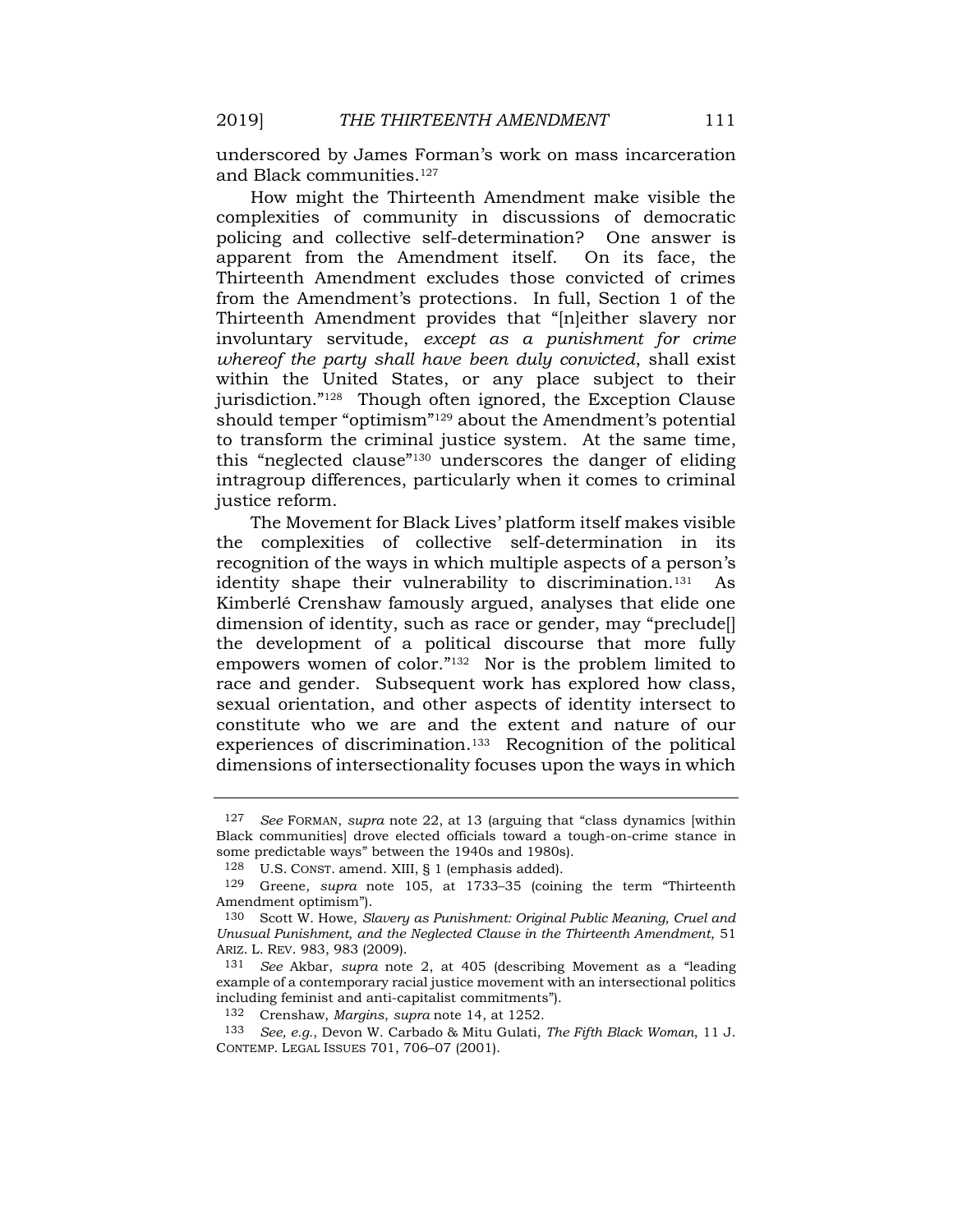political agendas may empower those most privileged within a group.<sup>134</sup> Instead of placing "faith in a coherent, unified public will,"<sup>135</sup> a politics of collective self-determination centered in intersectionality attends to the ways in which "differences [may] find expression in constructing group politics." 136

Perhaps the Thirteenth Amendment, read for all it might be worth, "puts too many features of society into question, ranging from the way that markets and government actually work to the way that family life is structured." <sup>137</sup> It is, however, precisely those interconnected structures that an intersectional analysis of discrimination seeks to make visible and to address. Priscilla Ocen and Rebecca Zietlow have argued that the history of the Thirteenth Amendment evinces a concern with intersectional forms of subordination, particularly in terms of race, gender, and class.138 Read "as a moral compass," <sup>139</sup> to borrow a phrase from Darrell A.H. Miller, the Thirteenth Amendment may point towards transforming myriad structures of domination. And understood thus, the Thirteenth Amendment would support demands for collective self-determination while making visible the complexities of such demands.

This interpretation of the Thirteenth Amendment would go beyond rights or votes as ways of addressing policing that perpetuates the police institution that was slavery. It would look instead to empower communities in the governance of policing, while paying close attention to the structure of democratic decision making and looking beyond traditional

<sup>134</sup> *See id.* at 708–09; Crenshaw, *Margins*, *supra* note 14, at 1252.

<sup>135</sup> Sklansky, *supra* note 126, at 1801.

<sup>136</sup> Crenshaw, *Margins*, *supra* note 14, at 1299.

<sup>137</sup> Balkin & Levinson, *supra* note 16, at 1470.

<sup>138</sup> Priscilla A. Ocen, *Punishing Pregnancy: Race, Incarceration, and the Shackling of Pregnant Prisoners*, 100 CALIF. L. REV. 1239, 1248–49 (2012) (drawing upon Justice Harlan's reading of the Thirteenth Amendment to argue for an interpretation of the Eighth Amendment that would "disrupt racialized practices that animate the punitive practices that impact all incarcerated women"); Zietlow, *Free at Last!*, *supra* note 16, at 268 (arguing that Congress has "adopted an anti-subordinating approach to racial, gender, and economic inequality" under the Thirteenth Amendment); Rebecca E. Zietlow, *James Ashley's Thirteenth Amendment*, 112 COLUM. L. REV. 1697, 1698 (2012) (arguing that James Ashley, who helped secure the Amendment's passage, held a "theory [of the Amendment] that addressed the intersectionality of racial and class-based oppression"). *But see* Pamela Brandwein, *The "Labor Vision" of the Thirteenth Amendment, Revisited*, 15 GEO. J.L. & PUB. POL'Y 13, 49 (2017) (disputing Zietlow's interpretation of Thirteenth Amendment).

<sup>139</sup> Darrell A.H. Miller, *The Thirteenth Amendment, Disparate Impact, and Empathy Deficits*, 39 SEATTLE U. L. REV. 847, 856 (2016).